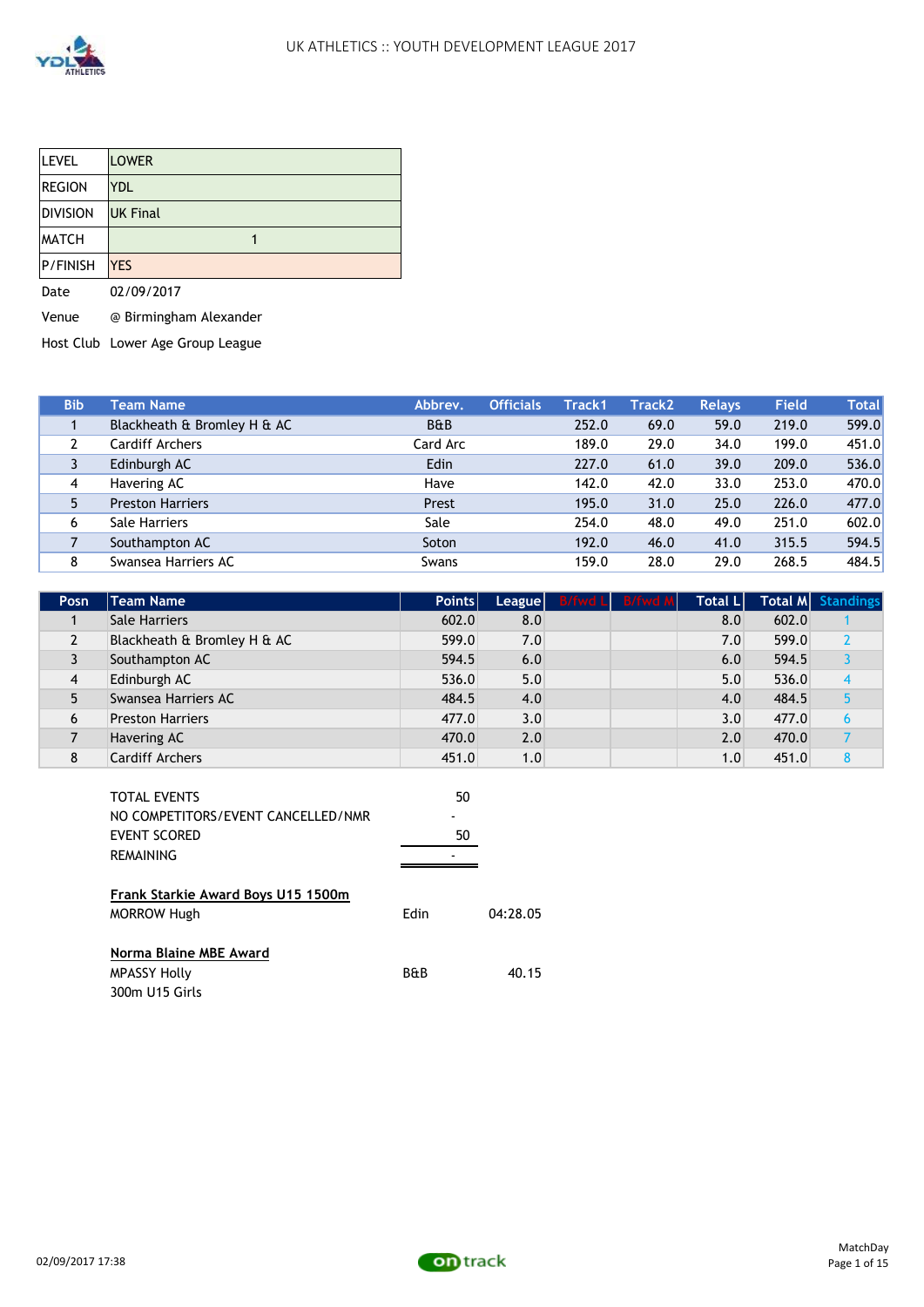

**02/09/2017**

|              |             | 100m U15 Boys A          | Wind     | $+0.0$     |                |                |    | 100m U15 Boys B                 | Wind           |            |                |
|--------------|-------------|--------------------------|----------|------------|----------------|----------------|----|---------------------------------|----------------|------------|----------------|
|              |             | Posn No. Athlete         | Club     | Perf       | <b>AAA</b>     | Posn           |    | No. Athlete                     | Club           | Perf       | AAA            |
| $\mathbf{1}$ | 6           | <b>APPIAH-KUBI Louis</b> | Sale     | 11.57      | $\mathbf{1}$   | $\mathbf{1}$   |    | 22 WALL Zak                     | Card Arc       | 11.82      | $\overline{2}$ |
| 2            | $\mathbf 1$ | <b>WHICHELLO Henry</b>   | B&B      | 11.70      | $\mathbf{1}$   | $\overline{2}$ |    | 66 FOBIL Abraham                | Sale           | 11.92      | 3              |
| 3            | 2           | NOTT Josh                | Card Arc | 11.82      | $\overline{2}$ | 3              | 77 | <b>MCKENZIE Wilfred</b>         | Soton          | 12.09      | 3              |
| 4            | 7           | <b>RYVES Finley</b>      | Soton    | 12.18      | 4              | 4              | 33 | POUSTIE-WILLIAMS Alexander Edin |                | 12.17      | 4              |
| 5            | 4           | <b>OSUALA Oscar</b>      | Have     | 12.31      | 4              | 5              | 44 | <b>ZABULIONIS Lukas</b>         | Have           | 12.23      | 4              |
| 6            | 8           | <b>JAMES Harvey</b>      | Swans    | 12.61      |                | 6              | 88 | <b>BROWN Charlie</b>            | Swans          | 12.55      |                |
| 7            | 3           | PETERS Toby              | Edin     | 12.61      |                | 7              | 11 | <b>BYFIELD Jacob</b>            | B&B            | 12.66      |                |
| 8            | 5           | <b>FREEDER Wayne</b>     | Prest    | 12.84      |                | 8              | 55 | <b>HALLAS Ethan</b>             | Prest          | 12.89      |                |
|              |             | 200m U15 Boys A          | Wind     | $+0.5$     |                |                |    | 200m U15 Boys B                 | Wind           | $-0.3$     |                |
|              |             | Posn No. Athlete         | Club     | Perf       | <b>AAA</b>     |                |    | Posn No. Athlete                | Club           | Perf       | <b>AAA</b>     |
| 1            | 6           | <b>APPIAH-KUBI Louis</b> | Sale     | 23.48      |                | 1              |    | 66 FOBIL Abraham                | Sale           | 23.79      |                |
| 2            | 2           | NOTT Josh                | Card Arc | 23.62      |                | $\overline{2}$ | 11 | <b>BRIARS Ollie</b>             | B&B            | 23.88      |                |
| 3            | 3           | <b>GIRDLER Michael</b>   | Edin     | 23.68      |                | 3              | 33 | POUSTIE-WILLIAMS Alexander Edin |                | 24.39      |                |
| 4            | 7           | <b>MCDONALD Jack</b>     | Soton    | 23.78      |                | 4              | 77 | <b>RYVES Finley</b>             | Soton          | 24.48      |                |
| 5            | $\mathbf 1$ | <b>MORGAN Kyron</b>      | B&B      | 24.05      |                | 5              |    | 44 ZABULIONIS Lukas             | Have           | 24.76      |                |
| 6            | 4           | <b>OSUALA Oscar</b>      | Have     | 24.91      |                | 6              | 88 | PETHERBRIDGE Sam                | Swans          | 25.22      |                |
| 7            | 5.          | <b>HALLAS Ethan</b>      | Prest    | 25.78      |                | 7              | 22 | <b>JONES Morgan</b>             | Card Arc       | 25.51      |                |
| 8            | 8           | <b>PAYNE Thomas</b>      | Swans    | 32.99      |                | 8              | 55 | <b>HOMER David</b>              | Prest          | 25.96      |                |
|              |             | 300m U15 Boys A          |          |            |                |                |    | 300m U15 Boys B                 |                |            |                |
| Posn         |             | No. Athlete              | Club     | Perf       | <b>AAA</b>     | Posn           |    | No. Athlete                     | Club           | Perf       | <b>AAA</b>     |
| 1            | 1           | <b>BRIARS Ollie</b>      | B&B      | 37.05      |                | 1              | 11 | <b>MORGAN Kyron</b>             | B&B            | 37.87      |                |
| 2            | 6           | <b>WORTHINGTON Sam</b>   | Sale     | 37.21      |                | $\overline{2}$ |    | 66 MORGAN Brandon               | Sale           | 38.81      |                |
| 3            | 7           | <b>MCDONALD Jack</b>     | Soton    | 37.22      |                | 3              |    | 44 OKPALAUKO Somto              | Have           | 39.33      |                |
| 4            | 3           | <b>GIRDLER Michael</b>   | Edin     | 38.85      |                | 4              | 55 | <b>KERFOOT Alex</b>             | Prest          | 39.78      |                |
| 5            | 4           | <b>CHRISTIE Kimathi</b>  | Have     | 39.10      |                | 5              | 77 | <b>WOODMAN Riley</b>            | Soton          | 39.80      |                |
| 6            | 5           | <b>BLACKWELL Liam</b>    | Prest    | 39.10      |                | 6              | 33 | <b>DESPINOY Fabian</b>          | Edin           | 40.54      |                |
| 7            |             | 8 HOLLAND Charlie        | Swans    | 39.53      |                | 7              | 22 | <b>BUONO</b> francesco          | Card Arc       | 40.60      |                |
| 8            | 2           | <b>KING Alex</b>         | Card Arc | 39.81      |                | 8              |    | 88 JENKINS Rhidian              | Swans          | 42.57      |                |
|              |             | 800m U15 Boys A          |          |            |                |                |    | 800m U15 Boys B                 |                |            |                |
|              |             | Posn No. Athlete         | Club     | Perf       | <b>AAA</b>     |                |    | Posn No. Athlete                | Club           | Perf       | <b>AAA</b>     |
| 1            | 5.          | <b>BLACKWELL Liam</b>    | Prest    | 02:07.01   |                | 1              |    | 55 KERFOOT Alex                 | Prest          | 02:11.81   |                |
| 2            | 3           | <b>DESPINOY Fabian</b>   | Edin     | 02:07.49   |                | 2              |    | 66 LYNCH Aidan                  | Sale           | 02:13.96   |                |
| 3            | 2           | <b>KING Alex</b>         | Card Arc | 02:08.37   |                | 3              |    | 33 DICKSON Leo                  | Edin           | 02:17.87   |                |
| 4            | 8           | <b>HOLLAND Charlie</b>   | Swans    | 02:09.49   |                | 4              | 11 | <b>GREGORY James</b>            | <b>B&amp;B</b> | 02:18.83   |                |
| 5            | 6           | SAFRANAUSKAS George      | Sale     | 02:12.10   |                | 5              |    | 22 BUONO francesco              | Card Arc       | 02:19.32   |                |
| 6            | 1           | <b>REARDON Samuel</b>    | B&B      | 02:13.83   |                | 6              |    | 88 HILL MILES                   | Swans          | 02:27.63   |                |
| 7            | 7           | VAUGHAN Benjamin         | Soton    | 02:21.64   |                | 7              | 77 | <b>CROSBY Harry</b>             | Soton          | <b>DNF</b> |                |
| 8            | 4           | <b>CHRISTIE Kimathi</b>  | Have     | <b>DNS</b> |                | 8              |    | 44 RAY Oliver                   | Have           | <b>DNS</b> |                |

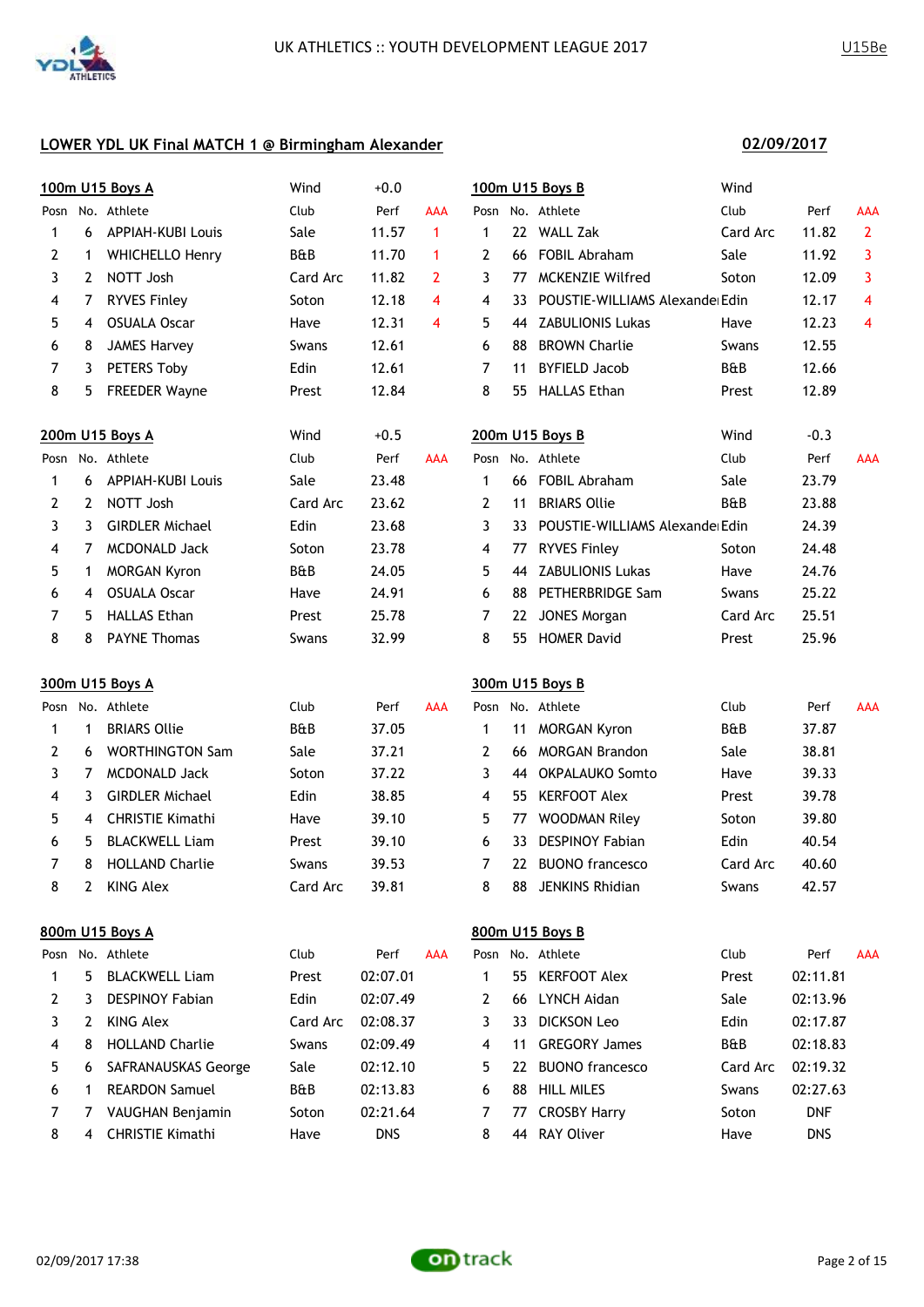

|       |              | 1500m U15 Boys A        |          |          |                |                |             | 1500m U15 Boys B        |                |            |                |
|-------|--------------|-------------------------|----------|----------|----------------|----------------|-------------|-------------------------|----------------|------------|----------------|
|       |              | Posn No. Athlete        | Club     | Perf     | <b>AAA</b>     |                |             | Posn No. Athlete        | Club           | Perf       | AAA            |
| 1     | 3            | <b>MORROW Hugh</b>      | Edin     | 04:28.05 |                | $\mathbf 1$    |             | 66 THOMAS Matthew       | Sale           | 04:48.03   |                |
| 2     | 1            | <b>BRASH Tom</b>        | B&B      | 04:36.46 |                | $\overline{2}$ | 11          | <b>STROVER Justin</b>   | <b>B&amp;B</b> | 04:48.43   |                |
| 3     | 7            | <b>BRAMMER Tommy</b>    | Soton    | 04:37.64 |                | 3              | 33.         | <b>BALLOCH Finlay</b>   | Edin           | 04:51.07   |                |
| 4     | 22           | PENROSE Andrew          | Card Arc | 04:41.42 |                | 4              | 55          | <b>DURNEY Thomas</b>    | Prest          | 04:51.99   |                |
| 5     | 5.           | <b>WARREN Ethan</b>     | Prest    | 04:42.86 |                | 5              | 77          | <b>HOLLOWAY Nolan</b>   | Soton          | 05:22.76   |                |
| 6     | 6            | <b>JAMES Alex</b>       | Sale     | 04:46.41 |                | 6              | 4           | <b>CHESTER Luke</b>     | Have           | 05:26.89   |                |
| 7     | 44           | <b>BRADLEY Samuel</b>   | Have     | 05:06.37 |                | 7              | 2           | <b>THOMAS Callum</b>    | Card Arc       | <b>DNF</b> |                |
| 8     | 8            | <b>OSBORNE Noah</b>     | Swans    | 05:51.40 |                | 8              | 88          | $\sim$                  | Swans          | <b>DNS</b> |                |
|       |              | 80m Hurdles U15 Boys A  | Wind     | $-2.2$   |                |                |             | 80m Hurdles U15 Boys B  | Wind           | $+1.6$     |                |
| Posn  |              | No. Athlete             | Club     | Perf     | <b>AAA</b>     |                |             | Posn No. Athlete        | Club           | Perf       | AAA            |
| 1     | 7            | <b>MCKENZIE Wilfred</b> | Soton    | 12.16    | $\overline{2}$ | $\mathbf 1$    | 77          | <b>GREGSON Callum</b>   | Soton          | 11.90      | $\mathbf{1}$   |
| 2     | 8            | <b>BROWN Charlie</b>    | Swans    | 12.18    | 2              | 2              | 11          | <b>AFOLABI Eniola</b>   | <b>B&amp;B</b> | 11.99      | $\overline{2}$ |
| 3     | 2            | <b>WALL Zak</b>         | Card Arc | 12.37    | 3              | 3              | 88          | PETHERBRIDGE Sam        | Swans          | 12.66      | 3              |
| 4     | 5            | <b>JACOB Taylor</b>     | Prest    | 12.82    | 4              | 4              | 55          | <b>BURROW Harry</b>     | Prest          | 13.02      | 4              |
| 5     | $\mathbf{1}$ | <b>BYFIELD Jacob</b>    | B&B      | 12.88    | 4              | 5              | 33          | O'NEILL Benjamin        | Edin           | 13.21      | 4              |
| 6     | 4            | <b>JAMES Bradley</b>    | Have     | 12.93    | 4              | 6              | 66          | <b>JOHNSON Emmanuel</b> | Sale           | 13.69      |                |
| 7     | 3            | PETERS Toby             | Edin     | 13.06    | 4              | 7              |             | 22 KING Fraser          | Card Arc       | 14.53      |                |
| 8     | 6            | STILLER Zak             | Sale     | 13.34    |                | 8              |             | 44 CHESTER Luke         | Have           | 17.35      |                |
|       |              | Long Jump U15 Boys A    |          |          |                |                |             | Long Jump U15 Boys B    |                |            |                |
| Posn  |              | Bib Athlete             | Club     | Perf     | AAA            | Posn           |             | Bib Athlete             | Club           | Perf       | AAA            |
| 1     | 6            | <b>FRITH Morgan</b>     | Sale     | 6.02     | 1              | $\mathbf{1}$   |             | 66 WORTHINGTON Sam      | Sale           | 5.57       | $\overline{2}$ |
| 2     | 11           | AFOLABI Eniola          | B&B      | 5.59     | $\mathbf{2}$   | $\mathbf{2}$   | $\mathbf 1$ | <b>BYFIELD Jacob</b>    | <b>B&amp;B</b> | 5.55       | $\overline{2}$ |
| 3     | 7            | <b>WOODMAN Riley</b>    | Soton    | 5.40     | 3              | 3              | 77          | <b>GREGSON Callum</b>   | Soton          | 5.21       | 4              |
| 4     | 4            | <b>OKPALAUKO Somto</b>  | Have     | 5.32     | 3              | 4              | 88          | <b>JENKINS Rhidian</b>  | Swans          | 5.13       | 4              |
| 5     | 8            | <b>PAYNE Thomas</b>     | Swans    | 5.23     | 4              | 5              | 55          | <b>JACOB Taylor</b>     | Prest          | 5.01       | 4              |
| 6     | 3            | <b>HENDERSON Rob</b>    | Edin     | 5.10     | 4              | 6              | 33          | O'NEILL Benjamin        | Edin           | 4.62       |                |
| 7     | 5.           | WHITESIDE Will          | Prest    | 5.01     | 4              | 7              |             | 44 THATCHER-GRAY Ashton | Have           | 4.61       |                |
| 8     | 2            | <b>KING Fraser</b>      | Card Arc | 4.64     |                | 8              |             | 22 HEAL Mason           | Card Arc       | 4.38       |                |
|       |              | High Jump U15 Boys A    |          |          |                |                |             | High Jump U15 Boys B    |                |            |                |
|       |              | Posn Bib Athlete        | Club     | Perf     | AAA            |                |             | Posn Bib Athlete        | Club           | Perf       | <b>AAA</b>     |
| 1     | 7            | <b>GREGSON Callum</b>   | Soton    | 1.80     | 1              | 1              |             | 77 THOMPSON Harry       | Soton          | 1.60       | 3              |
| $2 =$ | 6            | <b>THOMAS Aron</b>      | Sale     | 1.75     | 1              | 2              | 66          | <b>BAILEY Jed</b>       | Sale           | 1.55       |                |
| $2 =$ | 1            | MANSBRIDGE Ryan         | B&B      | 1.75     | 1              | 3              | 11          | <b>GREGORY James</b>    | B&B            | 1.50       |                |
| 4     | 2            | <b>CARLISLE Gibril</b>  | Card Arc | 1.55     |                | 4              | 44          | <b>RAY Oliver</b>       | Have           | 1.45       |                |
| 5     | 5            | WHITESIDE Will          | Prest    | 1.50     |                | 5              |             | 22 HEAL Mason           | Card Arc       | 1.40       |                |
| 6     | 4            | <b>THOMAS Daragh</b>    | Have     | 1.50     |                | 6              | 55          | <b>HODGSON Charles</b>  | Prest          | 1.30       |                |
| 7     |              | 33 ANDERSON JACK        | Edin     | 1.50     |                | 7              |             | 88 BROWN Charlie        | Swans          | 1.25       |                |

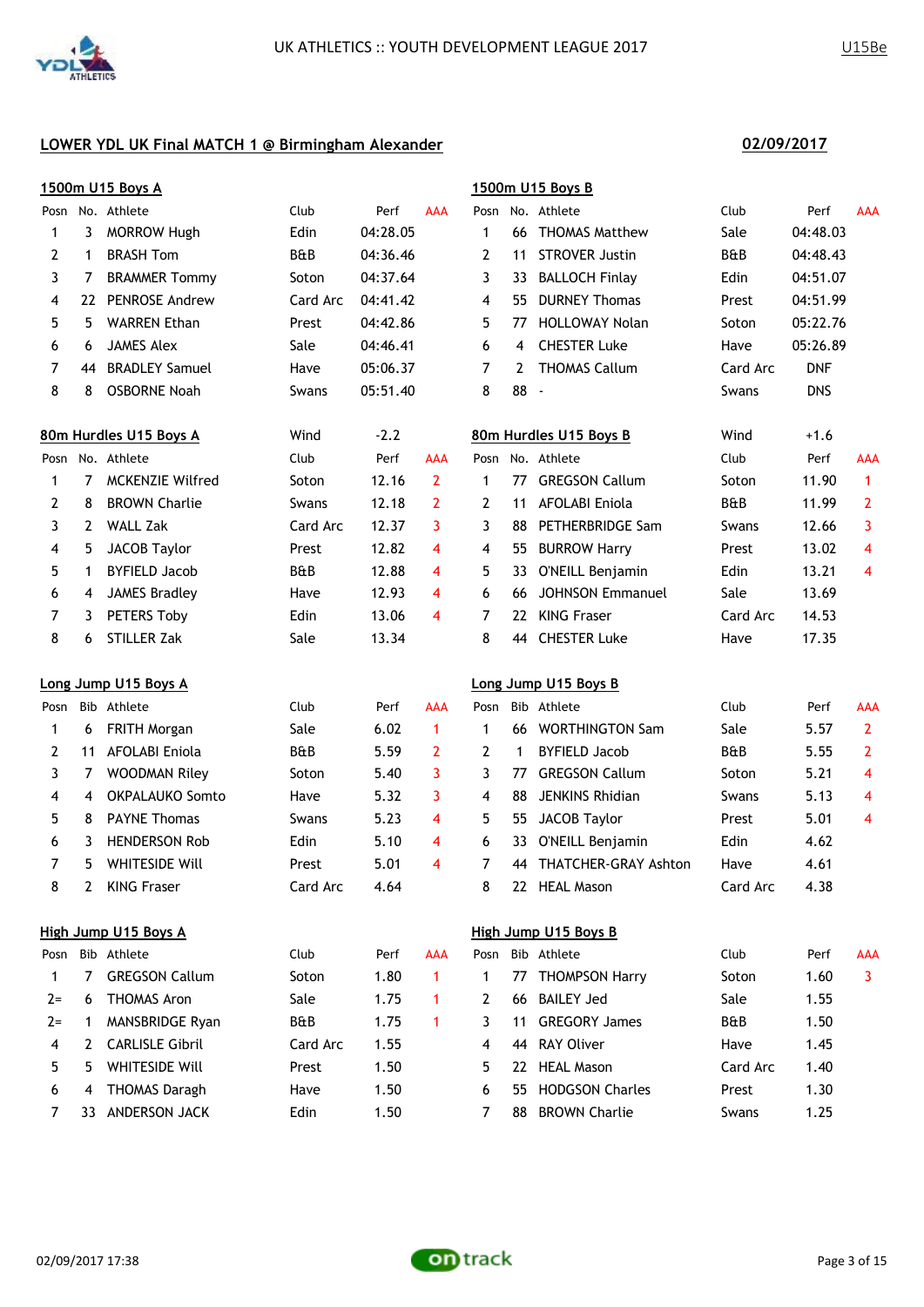|      |     | Pole Vault U15 Boys A      |                |      |            | Pole Vault U15 Boys B |     |                             |                |      |            |
|------|-----|----------------------------|----------------|------|------------|-----------------------|-----|-----------------------------|----------------|------|------------|
| Posn | Bib | Athlete                    | Club           | Perf | <b>AAA</b> | Posn                  |     | Bib Athlete                 | Club           | Perf | <b>AAA</b> |
|      | 8   | <b>OSBORNE Noah</b>        | Swans          | 3.05 |            |                       | 11  | <b>CORRY Barnaby</b>        | <b>B&amp;B</b> | 2.60 | 4          |
| 2    | 4   | <b>BRINTON-OUINN Peter</b> | Have           | 3.00 | 3          |                       | 77  | VAUGHAN Benjamin            | Soton          | 2.30 |            |
| 3    |     | <b>THATCHER Oliver</b>     | Soton          | 2.90 | 3          | 3.                    | 44  | <b>DEBENHAM Reece</b>       | Have           | 2.20 |            |
| 4    |     | <b>KITTERIDGE Ethan</b>    | <b>B&amp;B</b> | 2.90 | 3          | 4                     | 55. | JACOB Taylor                | Prest          | 2.10 |            |
| 5    | 5   | <b>BURROW Harry</b>        | Prest          | 2.70 | 4          | 5.                    | 6   | STILLER Zak                 | Sale           | 2.10 |            |
| 6    | 66  | <b>WHYATT Brook</b>        | Sale           | 2.40 | 4          | 6                     | 22  | <b>MAULLIN-DAVIES Ellis</b> | Card Arc       | 2.10 |            |
|      |     | <b>GRAY Lachlan</b>        | Edin           | 2.30 |            |                       | 33  | <b>ROBERTSON Oliver</b>     | Edin           | 1.90 |            |
| 8    |     | HOOGENDOORN Efan           | Card Arc       | 2.20 |            |                       |     |                             |                |      |            |

|              | ole Vault U15 Boys B' |                         |          |      |     |  |  |  |  |  |  |
|--------------|-----------------------|-------------------------|----------|------|-----|--|--|--|--|--|--|
|              |                       | Posn Bib Athlete        | Club     | Perf | AAA |  |  |  |  |  |  |
| $\mathbf{1}$ |                       | 11 CORRY Barnaby        | B&B      | 2.60 | 4   |  |  |  |  |  |  |
| $\mathbf{2}$ |                       | 77 VAUGHAN Benjamin     | Soton    | 2.30 |     |  |  |  |  |  |  |
| 3            |                       | 44 DEBENHAM Reece       | Have     | 2.20 |     |  |  |  |  |  |  |
| 4            |                       | 55 JACOB Taylor         | Prest    | 2.10 |     |  |  |  |  |  |  |
| 5.           | 6.                    | STILLER Zak             | Sale     | 2.10 |     |  |  |  |  |  |  |
| 6            |                       | 22 MAULLIN-DAVIES Ellis | Card Arc | 2.10 |     |  |  |  |  |  |  |
| 7            |                       | 33 ROBERTSON Oliver     | Edin     | 1.90 |     |  |  |  |  |  |  |

|      |    | Shot U15 Boys A        |                |       |            | Shot U15 Boys B |     |                         |                |       |            |  |
|------|----|------------------------|----------------|-------|------------|-----------------|-----|-------------------------|----------------|-------|------------|--|
| Posn |    | Bib Athlete            | Club           | Perf  | <b>AAA</b> | Posn            |     | Bib Athlete             | Club           | Perf  | <b>AAA</b> |  |
|      |    | <b>THATCHER Oliver</b> | Soton          | 11.63 | 3          |                 | 77  | <b>JENVEY Bradley</b>   | Soton          | 10.63 | -4         |  |
| 2    | 2  | JONES Morgan           | Card Arc       | 11.48 |            |                 | 55  | <b>HOMER David</b>      | Prest          | 10.05 |            |  |
| 3    | 4  | <b>AKPOTOR Ejiro</b>   | Have           | 11.16 |            |                 | 22  | <b>WALL Zak</b>         | Card Arc       | 9.67  |            |  |
| 4    | 8  | <b>THOMAS Harley</b>   | Swans          | 10.46 | 4          | 4               | -44 | OKOH Phil               | Have           | 9.56  |            |  |
| 5.   | 5. | <b>BISHOP Theo</b>     | Prest          | 10.18 | 4          | 5.              | 88  | <b>JAMES Harvey</b>     | Swans          | 8.63  |            |  |
| 6    | 6  | <b>HOFTON Ethan</b>    | Sale           | 9.66  |            | 6.              |     | <b>AKARAKIRI Kareem</b> | <b>B&amp;B</b> | 8.34  |            |  |
|      | ٦  | <b>JOHNSTON Isaac</b>  | Edin           | 9.64  |            |                 | 33  | ANDERSON JACK           | Edin           | 8.34  |            |  |
| 8    |    | AFOLABI Eniola         | <b>B&amp;B</b> | 9.41  |            | 8               | 66  | <b>THOMAS Aron</b>      | Sale           | x     |            |  |

# **Discus U15 Boys A Discus U15 Boys B**

| Posn |    | Bib Athlete             | Club           | Perf  | AAA | Posn |    | Bib Athlete          | Club           | Perf  | <b>AAA</b> |
|------|----|-------------------------|----------------|-------|-----|------|----|----------------------|----------------|-------|------------|
|      | 5. | <b>BERNSTEIN Alex</b>   | Prest          | 35.43 |     |      | 44 | <b>OKOH Phil</b>     | Have           | 30.13 |            |
|      | 8  | <b>WILTON Joshua</b>    | Swans          | 31.32 |     |      | 55 | <b>BISHOP Theo</b>   | Prest          | 26.12 | 4          |
|      | 4  | <b>AKPOTOR Ejiro</b>    | Have           | 30.97 |     |      | 22 | JONES Morgan         | Card Arc       | 23.10 |            |
| 4    |    | <b>THATCHER Oliver</b>  | Soton          | 30.36 | 3   | 4    | 88 | <b>THOMAS Harley</b> | Swans          | 22.29 |            |
|      |    | <b>AKARAKIRI Kareem</b> | <b>B&amp;B</b> | 28.48 | 4   | 5.   | 33 | O'NEILL Benjamin     | Edin           | 20.18 |            |
| 6    |    | <b>KNIGHT Jake</b>      | Card Arc       | 27.25 | 4   | 6    | 6  | <b>HOFTON Ethan</b>  | Sale           | 19.16 |            |
|      |    | <b>JOHNSTON Isaac</b>   | Edin           | 23.81 |     |      | 77 | <b>WITHEY Zak</b>    | Soton          | 15.94 |            |
| 8    | 66 | KERSH Ben               | Sale           | 20.63 |     | 8    | 11 | LANCASTER Sean       | <b>B&amp;B</b> | χ     |            |

### **Hammer U15 Boys A Hammer U15 Boys B**

| Posn |    | Bib Athlete           | Club           | Perf  | <b>AAA</b> | Posn |     | Bib Athlete          | Club           | Perf  | <b>AAA</b> |
|------|----|-----------------------|----------------|-------|------------|------|-----|----------------------|----------------|-------|------------|
|      | 5. | <b>BERNSTEIN Alex</b> | Prest          | 52.57 |            |      | 55. | BISHOP Theo          | Prest          | 28.62 | 4          |
|      |    | <b>JENVEY Bradley</b> | Soton          | 41.57 |            |      |     | 33 PATON Craig       | Edin           | 20.96 |            |
|      |    | <b>LANCASTER Sean</b> | <b>B&amp;B</b> | 30.85 | 4          |      | 88  | JENKINS Rhidian      | Swans          | 20.71 |            |
| 4    | 44 | <b>OKOH Phil</b>      | Have           | 24.21 |            | 4    | 22  | <b>ALLEN Thomas</b>  | Card Arc       | 20.64 |            |
| 5.   |    | <b>HENDERSON Rob</b>  | Edin           | 23.53 |            | 5.   | 66. | KERSH Ben            | Sale           | 17.88 |            |
| 6    |    | <b>KNIGHT Jake</b>    | Card Arc       | 22.70 |            | 6    | 77  | <b>WITHEY Zak</b>    | Soton          | 15.19 |            |
|      | 8  | <b>WILTON Joshua</b>  | Swans          | 22.03 |            |      | 11  | AFOLABI Abiola       | <b>B&amp;B</b> | 12.03 |            |
| 8    | 6  | <b>HOFTON Ethan</b>   | Sale           | 21.40 |            | 8    | 4   | <b>AKPOTOR Ejiro</b> | Have           |       |            |

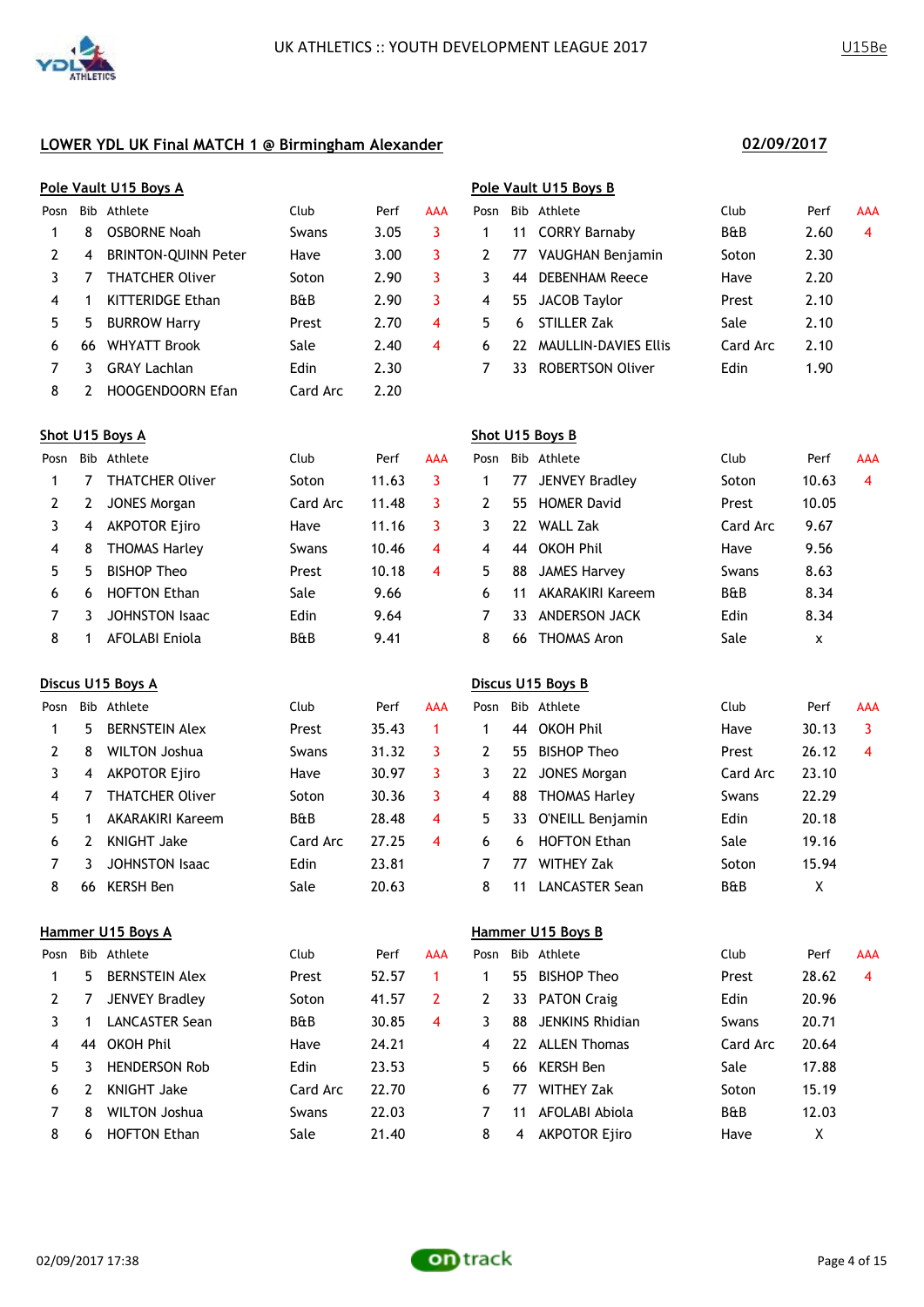

|      |    | Javelin U15 Boys A     |                |       |     | Javelin U15 Boys B |     |                            |                |       |            |
|------|----|------------------------|----------------|-------|-----|--------------------|-----|----------------------------|----------------|-------|------------|
| Posn |    | Bib Athlete            | Club           | Perf  | AAA | Posn               |     | Bib Athlete                | Club           | Perf  | <b>AAA</b> |
|      |    | <b>JENVEY Bradley</b>  | Soton          | 52.67 |     |                    | 44  | <b>BRINTON-QUINN Peter</b> | Have           | 38.75 | 3          |
|      | 4  | <b>JAMES Bradley</b>   | Have           | 46.61 |     | 2                  | 6   | <b>KERSH Ben</b>           | Sale           | 36.49 | 4          |
|      | 66 | <b>FOBIL Abraham</b>   | Sale           | 38.10 | 3   | 3                  | 88  | <b>THOMAS Harley</b>       | Swans          | 31.03 |            |
| 4    | 8  | <b>WILTON Joshua</b>   | Swans          | 36.49 | 4   | 4                  | 33. | <b>HOSSAIN Imran</b>       | <b>Edin</b>    | 28.39 |            |
| 5.   |    | <b>MILLS Robbie</b>    | Card Arc       | 32.38 |     | 5.                 |     | 22 ALLEN Thomas            | Card Arc       | 28.03 |            |
| 6    | 5  | <b>BURROW Harry</b>    | Prest          | 31.61 |     | 6.                 | 11  | AFOLABI Abiola             | <b>B&amp;B</b> | 25.93 |            |
|      |    | <b>DESPINOY Fabian</b> | Edin           | 29.53 |     |                    | 55  | <b>HALLAS Ethan</b>        | Prest          | 19.58 |            |
| 8    |    | <b>REARDON Samuel</b>  | <b>B&amp;B</b> | 26.40 |     | 8                  | 77  | <b>THOMPSON Harry</b>      | Soton          | 19.31 |            |
|      |    |                        |                |       |     |                    |     |                            |                |       |            |

# **4 x 100m U15 Boys A**

| Posn No.       |    | Club           | <b>Runners</b>                                                          | Perf  |
|----------------|----|----------------|-------------------------------------------------------------------------|-------|
|                |    | 6 Sale         | WORTHINGTON Sam, FOBIL Abraham, DE MATOS Lui, APPIAH-KUBI Louis         | 45.89 |
|                |    | <b>B&amp;B</b> | BYFIELD Jacob, MORGAN Kyron, WHICHELLO Henry, BRIARS Ollie              | 46.48 |
|                |    | Soton          | VAUGHAN Benjamin, MCDONALD Jack, MCKENZIE Wilfred, RYVES Finley         | 47.48 |
| $\overline{4}$ | 3. | Edin           | ANDERSON JACK, POUSTIE-WILLIAMS Alexander, PETERS Toby, GIRDLER Michael | 47.62 |
| 5.             |    | 2 Card Arc     | WALL Zak, JONES Morgan, KING Fraser, NOTT Josh                          | 48.41 |
| 6              |    | 4 Have         | THOMAS Daragh, OSUALA Oscar, OKORO Michael, AKPOTOR Ejiro               | 50.19 |
|                | 8  | Swans          | JAMES Harvey, BROWN Charlie, THOMAS Harley, PETHERBRIDGE Sam            | 50.62 |
| 8              |    | 5 Prest        | BURROW Harry, FREEDER Wayne, JACOB Taylor, WHITESIDE Will               | 55.57 |
|                |    |                |                                                                         |       |

### **4 x 300m U15 Boys A**

|             |   | Posn No. Club | <b>Runners</b>                                                                    | Perf     |
|-------------|---|---------------|-----------------------------------------------------------------------------------|----------|
| $\mathbf 1$ |   | B&B           | MORGAN Kyron, WHICHELLO Henry, AFOLABI Eniola, BRIARS Ollie                       | 02:34.26 |
|             |   | Soton         | MCDONALD Jack, GREGSON Callum, WOODMAN Riley, RYVES Finley                        | 02:37.06 |
|             | 3 | Edin          | POUSTIE-WILLIAMS Alexander, DESPINOY Fabian, PETERS Toby, GIRDLER Michae 02:40.01 |          |
| 4           |   | 6 Sale        | MORGAN Brandon, SAFRANAUSKAS George, JOHNSON Emmanuel, WORTHINGTO 02:41.16        |          |
| 5.          |   | 4 Have        | CHRISTIE Kimathi, ZABULIONIS Lukas, RAY Oliver, OKPALAUKO Somto                   | 02:42.65 |
| 6           |   | 8 Swans       | PETHERBRIDGE Sam, JAMES Harvey, JENKINS Rhidian, HOLLAND Charlie                  | 02:48.71 |
|             |   | 5 Prest       | KERFOOT Alex, BLACKWELL Liam, WITHERS Ben, HOMER David                            | 02:50.58 |
| 8           |   | 2 Card Arc    | PENROSE Andrew, THOMAS Callum, KING Alex, NOTT Josh                               |          |

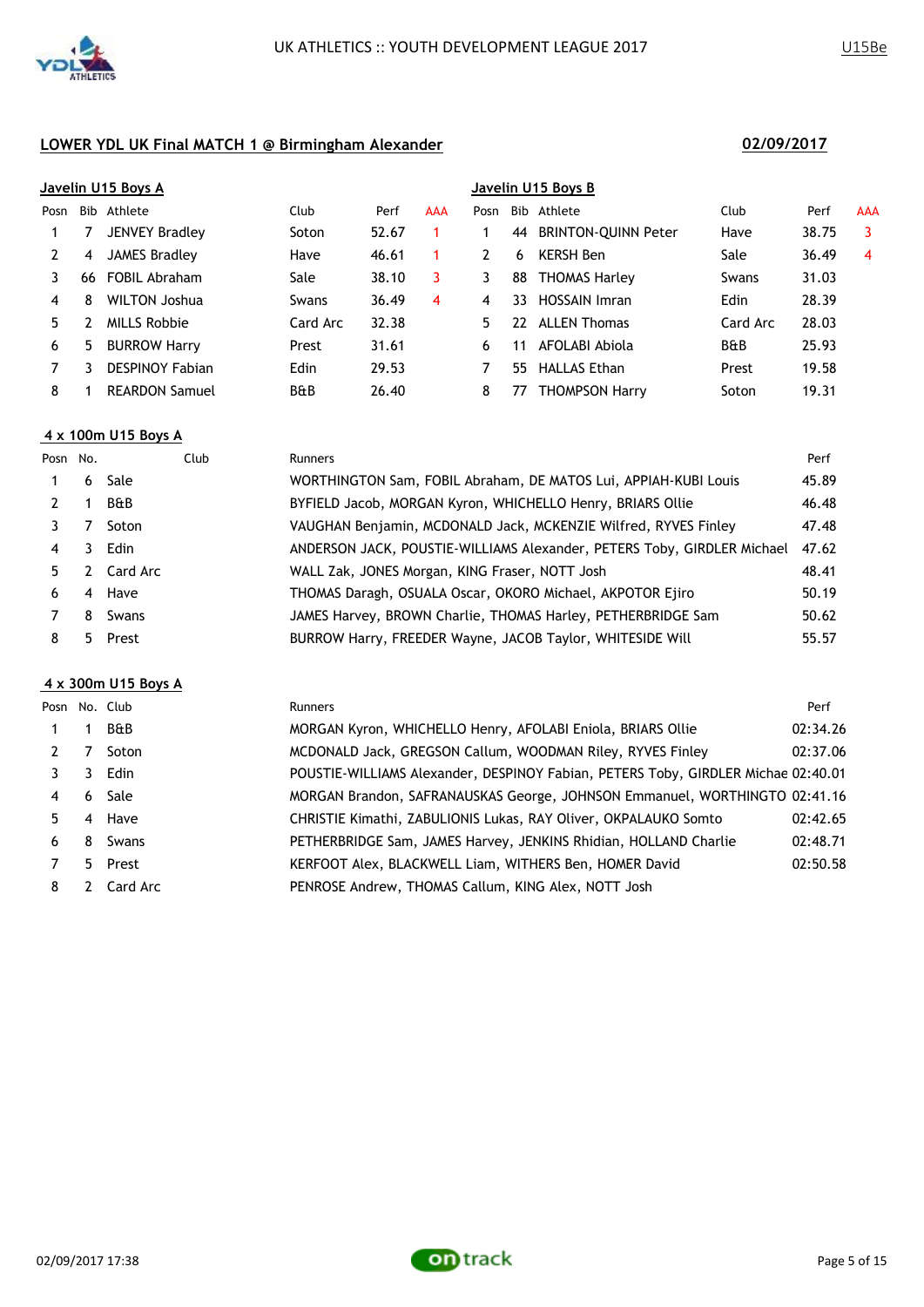

|              |              | 100m U15 Girls A           | Wind     | $-0.1$   |                         |                |    | 100m U15 Girls B                | Wind           | $+1.9$   |                |
|--------------|--------------|----------------------------|----------|----------|-------------------------|----------------|----|---------------------------------|----------------|----------|----------------|
|              |              | Posn No. Athlete           | Club     | Perf     | <b>AAA</b>              |                |    | Posn No. Athlete                | Club           | Perf     | AAA            |
| 1            | 3            | <b>ANTWI Christabel</b>    | Edin     | 12.56    | 1                       | 1              | 33 | O'HARA Ellie                    | Edin           | 13.06    | 3              |
| 2            | $\mathbf{2}$ | <b>MAPPS Caitlyn</b>       | Card Arc | 12.78    | $\overline{2}$          | $\mathbf{2}$   |    | 66 NELSON Jessica               | Sale           | 13.21    | $\overline{4}$ |
| 3            | 6            | <b>OWOEYE Praise</b>       | Sale     | 12.81    | 2                       | 3              |    | 77 EADES-SCOTT Emily            | Soton          | 13.35    |                |
| 4            | 8            | <b>MUGABE Danai</b>        | Swans    | 13.18    | 3                       | 4              | 11 | <b>THOMAS Zsiriah</b>           | B&B            | 13.41    |                |
| 5            | 5.           | AZONUBI Alesha             | Prest    | 13.28    | $\overline{\mathbf{4}}$ | 5              | 22 | <b>ISAAC Ellie Rose</b>         | Card Arc       | 13.49    |                |
| 6            | 7            | <b>ALLEN Jasmyn</b>        | Soton    | 13.36    |                         | 6              |    | 55 PROCTOR Kianna               | Prest          | 13.66    |                |
| 7            | 1            | <b>WARD Eve</b>            | B&B      | 13.60    |                         | 7              | 88 | <b>WILSON Georgia</b>           | Swans          | 13.96    |                |
| 8            | 4            | SMITH Isabella             | Have     | 15.39    |                         | 8              |    | 44 O'ROURKE Rebecca             | Have           | 16.71    |                |
|              |              | 200m U15 Girls A           | Wind     | $+0.0$   |                         |                |    | 200m U15 Girls B                | Wind           | $+1.1$   |                |
| Posn         |              | No. Athlete                | Club     | Perf     | AAA                     | Posn           |    | No. Athlete                     | Club           | Perf     | AAA            |
| $\mathbf{1}$ | $\mathbf 1$  | <b>MPASSY Holly</b>        | B&B      | 25.08    |                         | $\mathbf{1}$   |    | 66 ODEMWENGIE Fanny Osarum Sale |                | 26.38    |                |
| 2            | 3            | <b>ANTWI Christabel</b>    | Edin     | 25.70    |                         | $\mathbf{2}$   |    | 77 ALLEN Jasmyn                 | Soton          | 27.23    |                |
| 3            | $\mathbf{2}$ | <b>MAPPS Caitlyn</b>       | Card Arc | 25.89    |                         | 3              | 11 | <b>WARD Eve</b>                 | <b>B&amp;B</b> | 27.50    |                |
| 4            | 6            | <b>GLASBY-SEDDON Poppy</b> | Sale     | 26.49    |                         | 4              | 33 | <b>WATSON Esther</b>            | Edin           | 27.63    |                |
| 5            | 5.           | <b>DARBYSHIRE Alissa</b>   | Prest    | 27.77    |                         | 5              | 22 | <b>EMEZIE Jennifer</b>          | Card Arc       | 28.13    |                |
| 6            | 7            | <b>BLAKE Lana</b>          | Soton    | 27.85    |                         | 6              |    | 55 BENDRIS Lela                 | Prest          | 28.58    |                |
| 7            | 8            | <b>WILSON Georgia</b>      | Swans    | 28.86    |                         | $\overline{7}$ |    | 88 COLLINSON India              | Swans          | 28.93    |                |
| 8            | 4            | SMITH Isabella             | Have     | 29.89    |                         | 8              |    | 44 ABOIM Eden                   | Have           | 31.11    |                |
|              |              | 300m U15 Girls A           |          |          | <b>REC</b>              |                |    | 300m U15 Girls B                |                |          |                |
|              |              | Posn No. Athlete           | Club     | Perf     | <b>AAA</b>              |                |    | Posn No. Athlete                | Club           | Perf     | AAA            |
| 1            | 1            | <b>MPASSY Holly</b>        | B&B      | 40.15    |                         | $\mathbf 1$    |    | 11 OSAHON Shakanya              | B&B            | 41.69    |                |
| 2            | 6            | <b>KIDUKULA Laure</b>      | Sale     | 42.27    |                         | $\mathbf{2}$   |    | 66 HEWITT Ayla                  | Sale           | 43.93    |                |
| 3            | 4            | <b>ELLIS Poppy</b>         | Have     | 42.28    |                         | 3              | 55 | EARNSHAW Abigail                | Prest          | 44.21    |                |
| 4            | 7            | <b>JEGER Maisie</b>        | Soton    | 42.62    |                         | 4              | 88 | <b>JONES Niamh</b>              | Swans          | 45.04    |                |
| 5            | 3            | <b>EDGAR Niamh</b>         | Edin     | 42.63    |                         | 5              | 22 | <b>JONES Megan</b>              | Card Arc       | 45.57    |                |
| 6            | 5            | <b>LONSDALE Darcy</b>      | Prest    | 43.77    |                         | 6              | 33 | <b>MARTIN Annabelle</b>         | Edin           | 46.45    |                |
| 7            | 8            | POOLE Carys                | Swans    | 43.82    |                         | 7              |    | 44 ESHO Nike                    | Have           | 50.02    |                |
| 8            | 2            | <b>DOMICAN Rosie</b>       | Card Arc | 45.16    |                         | 8              |    | 77 GRIFFITHS Grace              | Soton          | DQ       |                |
|              |              | 800m U15 Girls A           |          |          |                         |                |    | 800m U15 Girls B                |                |          |                |
|              |              | Posn No. Athlete           | Club     | Perf     | AAA                     | Posn           |    | No. Athlete                     | Club           | Perf     | AAA            |
| 1            | 1            | SQUIBB Morgan              | B&B      | 02:15.72 |                         | 1              | 11 | <b>TOFT Naomi</b>               | B&B            | 02:17.59 |                |
| 2            | 3            | <b>LITTLE Hannah</b>       | Edin     | 02:20.69 |                         | 2              | 55 | <b>BROWN Grace</b>              | Prest          | 02:26.11 |                |
| 3            | 5            | <b>DUFFY Annabel</b>       | Prest    | 02:25.77 |                         | 3              | 33 | <b>WILSON Maddie</b>            | Edin           | 02:26.87 |                |
| 4            | 6            | <b>KATE HALL Emily</b>     | Sale     | 02:26.39 |                         | 4              | 22 | <b>JONES Megan</b>              | Card Arc       | 02:29.37 |                |
| 5            | 2            | <b>LENNON Anya</b>         | Card Arc | 02:31.44 |                         | 5              | 66 | <b>DALE Alice</b>               | Sale           | 02:33.99 |                |
| 6            | 8            | <b>BEVAN Eve</b>           | Swans    | 02:39.44 |                         | 6              | 77 | PARHAM Elisha                   | Soton          | 02:47.34 |                |
| 7            | 7            | <b>ERRINGTON Chloe</b>     | Soton    | 02:45.31 |                         | 7              | 88 | <b>GARCIA Gabrielle</b>         | Swans          | 02:52.15 |                |
| 8            | 4            | O'ROURKE Rebecca           | Have     | DQ       |                         | 8              |    | 44 COLLIER Jessie               | Have           | 03:07.05 |                |



# **02/09/2017**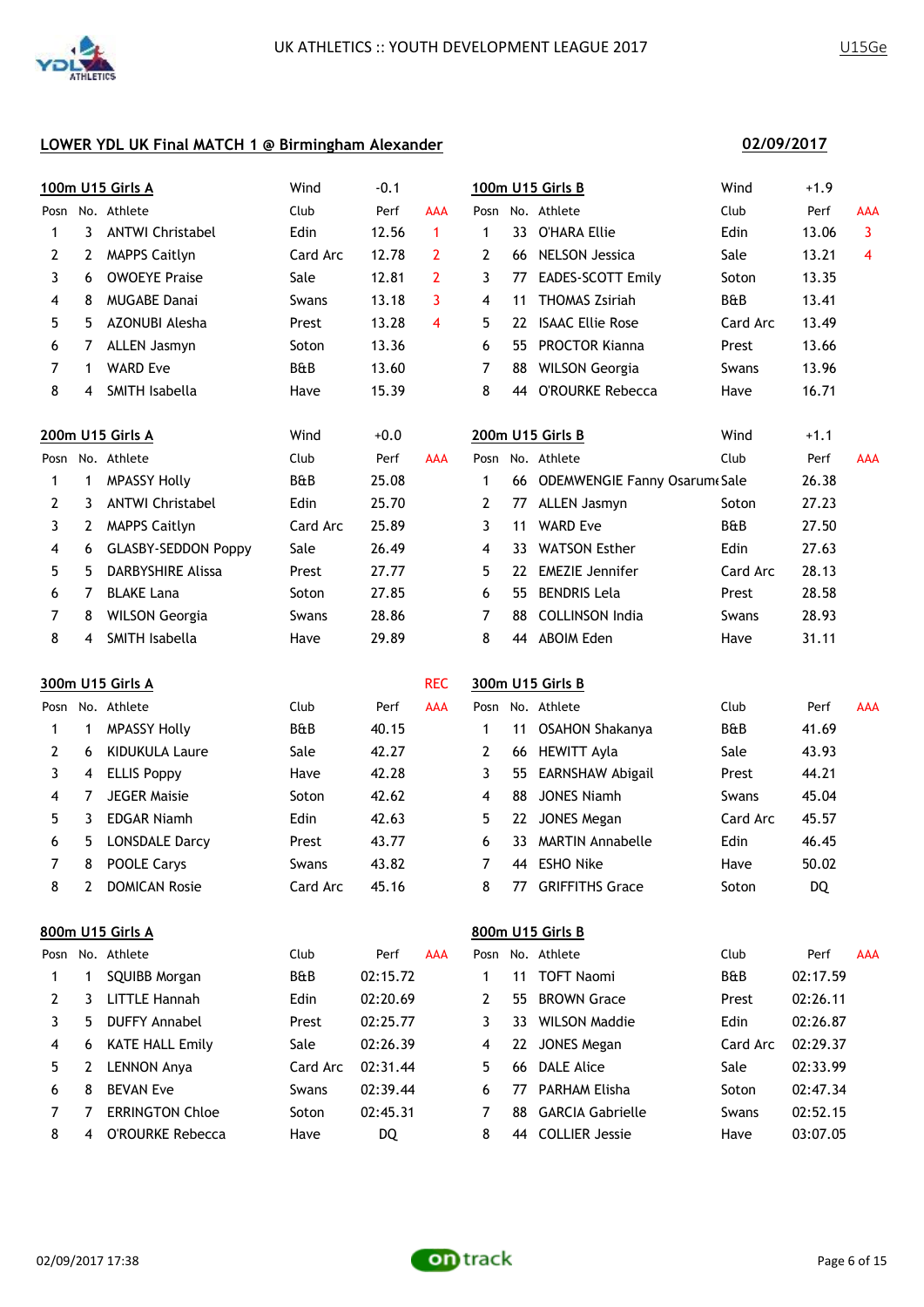

| Posn No. Athlete |              |                           |          |           |                     |                |     |                           |                |            |                |
|------------------|--------------|---------------------------|----------|-----------|---------------------|----------------|-----|---------------------------|----------------|------------|----------------|
|                  |              |                           | Club     | Perf      | AAA                 |                |     | Posn No. Athlete          | Club           | Perf       | AAA            |
| 1                | 1            | <b>WHITE Ava</b>          | B&B      | 04:45.42  |                     | 1              | 11  | <b>DOLBY Ellie</b>        | <b>B&amp;B</b> | 04:49.04   |                |
| 2                | 33           | <b>CARCAS Pippa</b>       | Edin     | 04:49.53  |                     | $\overline{2}$ | 3   | <b>JOHNSON Emma</b>       | Edin           | 04:52.48   |                |
| 3                | 6            | <b>SPILSBURY Jessica</b>  | Sale     | 04:56.16  |                     | 3              | 77  | <b>HINKLEY Isabelle</b>   | Soton          | 05:00.25   |                |
| 4                | 7            | <b>COOPER Madeline</b>    | Soton    | 05:00.03  |                     | 4              | 66  | <b>WISEMAN Maisie</b>     | Sale           | 05:03.27   |                |
| 5                | 8            | <b>WILLIS Ashleigh</b>    | Swans    | 05:04.79  |                     | 5              | 4   | FOLEY Sydney              | Have           | 05:15.39   |                |
| 6                | 2            | <b>HILL Alanah</b>        | Card Arc | 05:08.94  |                     | 6              | 5   | <b>SUTTON Scarlett</b>    | Prest          | 05:16.65   |                |
| 7                | 55           | <b>HOUGHTON Faye</b>      | Prest    | 05:14.32  |                     | 7              |     | 22 ROBERTS Freya          | Card Arc       | 05:31.05   |                |
| 8                | 44           | <b>BROWN Alice</b>        | Have     | 05:15.27  |                     | 8              | 88  | <b>MURPHY Elin</b>        | Swans          | <b>DNS</b> |                |
|                  |              | 75m Hurdles U15 Girls A   | Wind     | <b>NT</b> |                     |                |     | 75m Hurdles U15 Girls B   | Wind           | $+2.2$     |                |
| Posn             |              | No. Athlete               | Club     | Perf      | AAA                 | Posn           |     | No. Athlete               | Club           | Perf       | AAA            |
| 1                | 8            | <b>POOLE Carys</b>        | Swans    | 11.74     | $\mathbf{1}$        | 1              | 77  | <b>HAMMOND Ettie</b>      | Soton          | 11.99      | $\mathbf{2}$   |
| $\overline{2}$   | 7            | PROUDLEY Tabitha          | Soton    | 11.84     | $\mathbf{1}$        | 2              | 22. | <b>ISAAC Ellie Rose</b>   | Card Arc       | 12.05      | $\overline{2}$ |
| 3                | $\mathbf{1}$ | <b>OSAHON Shakanya</b>    | B&B      | 11.92     | $\overline{2}$      | 3              |     | 33 FERGUSON Caitlin       | Edin           | 12.54      | 3              |
| 4                | 3            | <b>HIXON Holly</b>        | Edin     | 12.10     | $\overline{2}$      | 4              |     | 66 FRYER-FRANCIS Shayon   | Sale           | 12.94      | 4              |
| 5                | $\mathbf{2}$ | <b>DINEEN Elina</b>       | Card Arc | 12.12     | $\overline{2}$      | 5              | 11  | <b>BROWN Ella</b>         | <b>B&amp;B</b> | 13.20      | 4              |
| 6                | 5            | <b>CARROLL Lois</b>       | Prest    | 12.47     | 3                   | 6              | 88  | <b>WILLIAMS</b> bethan    | Swans          | 13.24      | 4              |
| 7                | 6            | <b>WHITTAKER Scarlett</b> | Sale     | 12.59     | 3                   | 7              | 55  | <b>PARKINSON EVIE</b>     | Prest          | 13.56      |                |
| 8                | 4            | <b>ESHO Nike</b>          | Have     | 12.79     | $\overline{\bf{4}}$ | 8              |     | 44 ATKINS Alice           | Have           | 14.12      |                |
|                  |              | Long Jump U15 Girls A     |          |           |                     |                |     | Long Jump U15 Girls B     |                |            |                |
| Posn             |              | Bib Athlete               | Club     | Perf      | AAA                 | Posn           |     | Bib Athlete               | Club           | Perf       | AAA            |
| 1                | 2            | <b>MAPPS Caitlyn</b>      | Card Arc | 5.27      | 1                   | $\mathbf{1}$   | 88  | <b>COLLINSON India</b>    | Swans          | 5.13       | $\mathbf{1}$   |
| 2                | 8            | POOLE Carys               | Swans    | 5.19      | 1                   | 2              | 22  | <b>MILES Ellie</b>        | Card Arc       | 4.77       | 3              |
| 3                | 1            | ROBINSON-PASCAL Akeiyla   | B&B      | 5.05      | 1                   | 3              | 66  | <b>BOOTH Melissa</b>      | Sale           | 4.65       | 4              |
| 4                | 5            | <b>TUNSTALL LAUREN</b>    | Prest    | 5.03      | $\overline{2}$      | 4              | 3   | <b>SWAN Anna</b>          | Edin           | 4.63       | 4              |
| 5                | 7            | <b>ALLEN Jasmyn</b>       | Soton    | 5.00      | $\overline{2}$      | 5              | 77  | <b>BLAKE Lana</b>         | Soton          | 4.60       | 4              |
| 6                | 6            | <b>OWOEYE Praise</b>      | Sale     | 5.00      | $\overline{2}$      | 6              | 55  | <b>JACKSON Megan</b>      | Prest          | 4.40       |                |
| 7                | 33.          | O'HARA Ellie              | Edin     | 5.00      | 2                   | 7              |     | 44 ATKINS Alice           | Have           | 3.68       |                |
| 8                | 4            | <b>ELLIS Poppy</b>        | Have     | 4.53      | 4                   | 8              |     | 11 HOWLETT Olivia         | B&B            | Χ          |                |
|                  |              | High Jump U15 Girls A     |          |           |                     |                |     | High Jump U15 Girls B     |                |            |                |
| Posn             |              | Bib Athlete               | Club     | Perf      | AAA                 | Posn           |     | Bib Athlete               | Club           | Perf       | AAA            |
| 1                | 7            | <b>SCOTT Lara</b>         | Soton    | 1.61      | $\mathbf{1}$        | 1              | 3   | <b>WAUGH Skye</b>         | Edin           | 1.45       | 4              |
| 2                | 33           | <b>O'HARA Ellie</b>       | Edin     | 1.55      | 2                   | 2              | 8   | <b>MUSGRAVE Marnie</b>    | Swans          | 1.45       | 4              |
| 3                | $\mathbf 1$  | ROBINSON-PASCAL Akeiyla   | B&B      | 1.50      | 3                   | $3=$           | 6   | <b>WHITTAKER Scarlett</b> | Sale           | 1.40       |                |
| 4                | 88           | <b>CASTLE BROOKE</b>      | Swans    | 1.45      | 4                   | $3=$           | 77  | <b>MOORE Stephanie</b>    | Soton          | 1.40       |                |
| 5                | 44           | KUPONIYI Omolola          | Have     | 1.45      | 4                   | 5              | 4   | <b>ESHO Nike</b>          | Have           | 1.40       |                |
| 6                | 66           | <b>WILSON Ella</b>        | Sale     | 1.45      | 4                   | 6              | 22  | PASLEY Josie              | Card Arc       | 1.35       |                |
| $7 =$            | 5            | PARKINSON EVIE            | Prest    | 1.40      |                     | 7              | 11  | <b>MARSDEN Freya</b>      | B&B            | 1.30       |                |
| $7=$             | 2            | <b>DOMICAN Rosie</b>      | Card Arc | 1.40      |                     | 8              | 55  | <b>JACKSON Megan</b>      | Prest          | 1.25       |                |

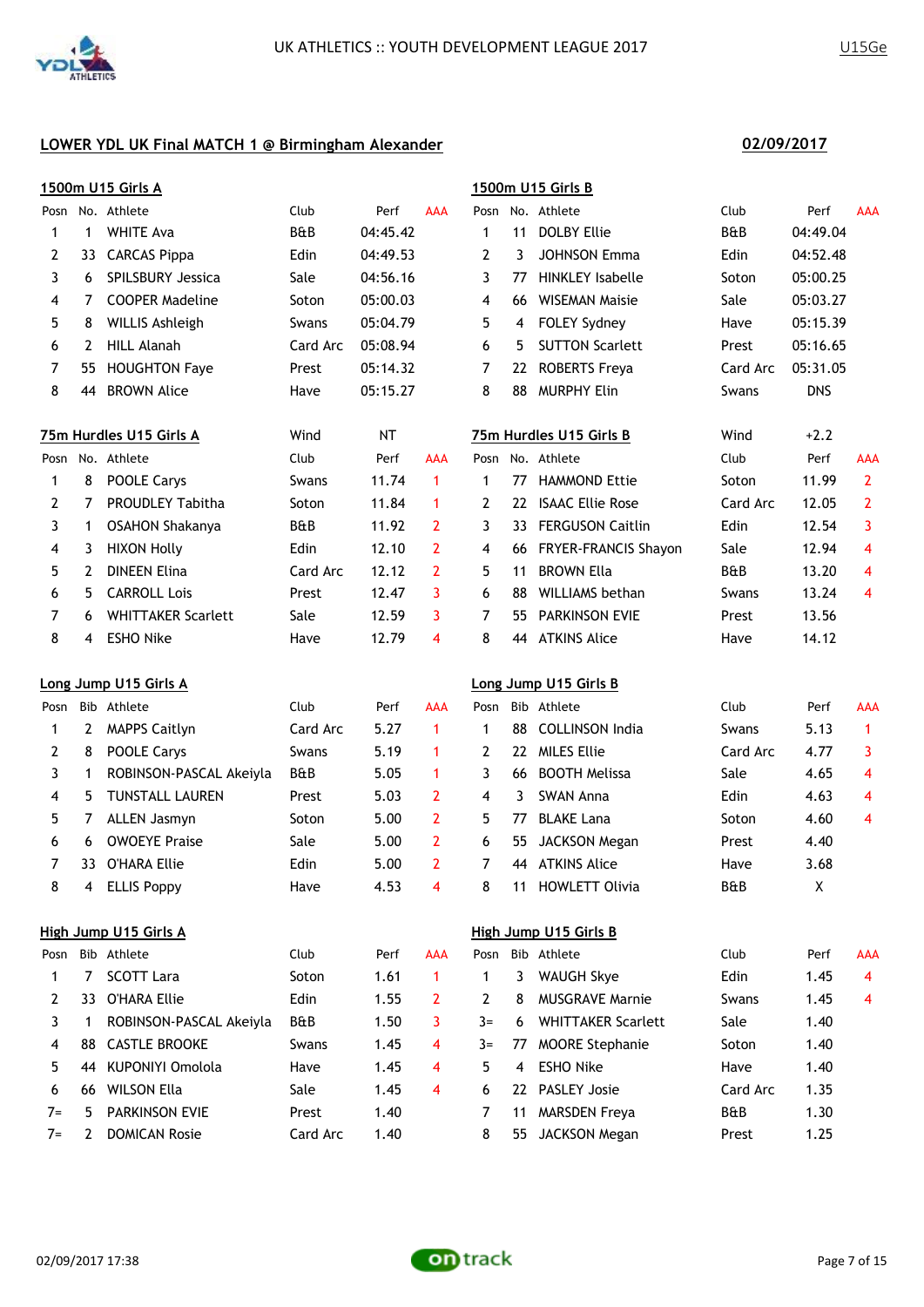|      |    | Pole Vault U15 Girls A |                |      |     | Pole Vault U15 Girls B |    |                      |             |      |     |
|------|----|------------------------|----------------|------|-----|------------------------|----|----------------------|-------------|------|-----|
| Posn |    | Bib Athlete            | Club           | Perf | AAA | Posn                   |    | Bib Athlete          | Club        | Perf | AAA |
|      | 6  | <b>ASHURST Sophie</b>  | Sale           | 3.42 |     |                        | 88 | <b>MURPHY Elin</b>   | Swans       | 2.20 | 4   |
|      | 8  | LAWRENCE evie          | Swans          | 2.60 |     | 2                      | 3  | <b>HIXON Holly</b>   | <b>Edin</b> | 2.00 |     |
|      | 33 | SCOTT HOBBS Cervs      | <b>Edin</b>    | 2.40 | 4   | 3                      | 22 | <b>MORGAN Isabel</b> | Card Arc    | x    |     |
| 4    |    | <b>HAMER Maddi</b>     | Card Arc       | 2.20 | 4   |                        |    |                      |             |      |     |
| 5.   |    | <b>HAYNES Tianna</b>   | <b>B&amp;B</b> | 2.10 |     |                        |    |                      |             |      |     |
| 6    | 4  | <b>ATKINS Alice</b>    | Have           | 2.00 |     |                        |    |                      |             |      |     |
|      |    | <b>MCCOSH Shannon</b>  | Soton          | 1.90 |     |                        |    |                      |             |      |     |

|               | ם כותר כוס השמונים של ה |          |      |            |
|---------------|-------------------------|----------|------|------------|
|               | Posn Bib Athlete        | Club     | Perf | <b>AAA</b> |
| $\mathbf{1}$  | 88 MURPHY Elin          | Swans    | 2.20 | 4          |
|               | 2 3 HIXON Holly         | Edin.    | 2.00 |            |
| $\mathcal{R}$ | 22 MORGAN Isabel        | Card Arc | x    |            |
|               |                         |          |      |            |

|      |     | Shot U15 Girls A          |                |       |     | Shot U15 Girls B |    |                           |                |      |     |
|------|-----|---------------------------|----------------|-------|-----|------------------|----|---------------------------|----------------|------|-----|
| Posn |     | Bib Athlete               | Club           | Perf  | AAA | Posn             |    | Bib Athlete               | Club           | Perf | AAA |
|      | 4   | KUPONIYI Omolola          | Have           | 12.94 |     |                  | 5. | <b>TUNSTALL LAUREN</b>    | Prest          | 9.19 | 3   |
|      |     | <b>MATTHEWS Lucy-Jane</b> | Soton          | 10.82 |     |                  | 44 | MOODY Robyn               | Have           | 8.99 | 3   |
|      | 8   | <b>HOLLAND Jamie</b>      | Swans          | 10.40 |     |                  | 6  | <b>WHITTAKER Scarlett</b> | Sale           | 8.83 | -4  |
| 4    |     | <b>BEDDALL Ellie</b>      | Card Arc       | 10.04 | 2   | 4                | 77 | <b>JEGER Maisie</b>       | Soton          | 8.61 | 4   |
| 5.   | 55. | NOBLETT Macey             | Prest          | 9.93  | 2   | 5.               | 88 | COOPER Holly              | Swans          | 8.58 | -4  |
| 6    | 66  | <b>OWOEYE Praise</b>      | Sale           | 9.01  | 3   | 6                | 33 | <b>WYCHERLEY Zazou</b>    | Edin           | 8.05 | -4  |
|      |     | <b>SOLLEY Emma</b>        | <b>Edin</b>    | 8.85  |     |                  | 11 | ROBINSON-PASCAL Akeiyla   | <b>B&amp;B</b> | 8.00 | 4   |
| 8    |     | <b>BEL-MOMODU Renee</b>   | <b>B&amp;B</b> | 8.26  | 4   | 8                | 22 | <b>EMEZIE</b> Jennifer    | Card Arc       | 7.99 | 4   |

### **Discus U15 Girls A Discus U15 Girls B**

| Posn |    | Bib Athlete            | Club           | Perf  | <b>AAA</b> | Posn |     | Bib Athlete                    | Club           | Perf  | <b>AAA</b> |
|------|----|------------------------|----------------|-------|------------|------|-----|--------------------------------|----------------|-------|------------|
|      |    | MERRITT Anna           | Soton          | 32.84 |            |      | 44  | MOODY Robyn                    | Have           | 28.78 |            |
|      | 4  | <b>BROWN Alice</b>     | Have           | 31.95 |            |      | 3   | <b>SOLLEY Emma</b>             | Edin           | 23.19 |            |
|      | 88 | <b>COOPER Holly</b>    | Swans          | 27.96 |            |      | 22. | JACKSON Ella                   | Card Arc       | 22.53 |            |
| 4    |    | <b>BEDDALL Ellie</b>   | Card Arc       | 24.74 |            | 4    | 8   | <b>HOLLAND Jamie</b>           | Swans          | 21.23 |            |
|      | 33 | <b>WYCHERLEY Zazou</b> | Edin           | 24.02 |            | 5.   |     | <b>MARSDEN Freya</b>           | <b>B&amp;B</b> | 19.02 |            |
| 6    | 11 | <b>CHAPPELL Ruth</b>   | <b>B&amp;B</b> | 20.03 |            | 6.   | 77  | <b>BENNETT Jessica Charlie</b> | Soton          | 17.71 |            |
|      | 5. | NOBLETT Macey          | Prest          | 16.55 |            |      |     | 55 CARROLL Lois                | Prest          | 15.65 |            |
| 8    | 66 | DALE Alice             | Sale           | 16.43 |            | 8    | 6   | <b>TILLEY Sophie</b>           | Sale           | x     |            |

### **Hammer U15 Girls A Hammer U15 Girls B**

| Posn |    | Bib Athlete            | Club           | Perf  | AAA | Posn |     | Bib Athlete                    | Club           | Perf  | <b>AAA</b> |
|------|----|------------------------|----------------|-------|-----|------|-----|--------------------------------|----------------|-------|------------|
|      |    | <b>MERRITT Anna</b>    | Soton          | 45.50 |     |      | 77  | <b>BENNETT Jessica Charlie</b> | Soton          | 39.49 |            |
|      | 5. | <b>CODARIN Abbey</b>   | Prest          | 33.52 |     |      | 6   | <b>BRADSHAW Breanna</b>        | Sale           | 27.07 | 4          |
|      |    | <b>FORREST Jessica</b> | Edin           | 33.13 |     |      | 55. | NOBLETT Macey                  | Prest          | 24.26 | 4          |
| 4    | 8  | <b>COOPER Holly</b>    | Swans          | 30.63 | 4   | 4    | 33  | <b>WILLIS Bo</b>               | Edin           | 24.23 | 4          |
| 5.   | 66 | <b>TILLEY Sophie</b>   | Sale           | 27.49 | 4   | 5    | 88  | <b>COLLINS Emily</b>           | Swans          | 24.04 |            |
| 6    | 44 | KUPONIYI Omolola       | Have           | 26.15 | 4   | 6    | 4   | <b>THATCHER-GRAY Adelaide</b>  | Have           | 17.95 |            |
|      |    | <b>BEDDALL Ellie</b>   | Card Arc       | 22.12 |     |      |     | STEPHANU Eva                   | <b>B&amp;B</b> | 16.49 |            |
| 8    | 11 | <b>KERR Charlotte</b>  | <b>B&amp;B</b> | 18.07 |     | 8    | 22  | JUKES Jess                     | Card Arc       | 14.41 |            |

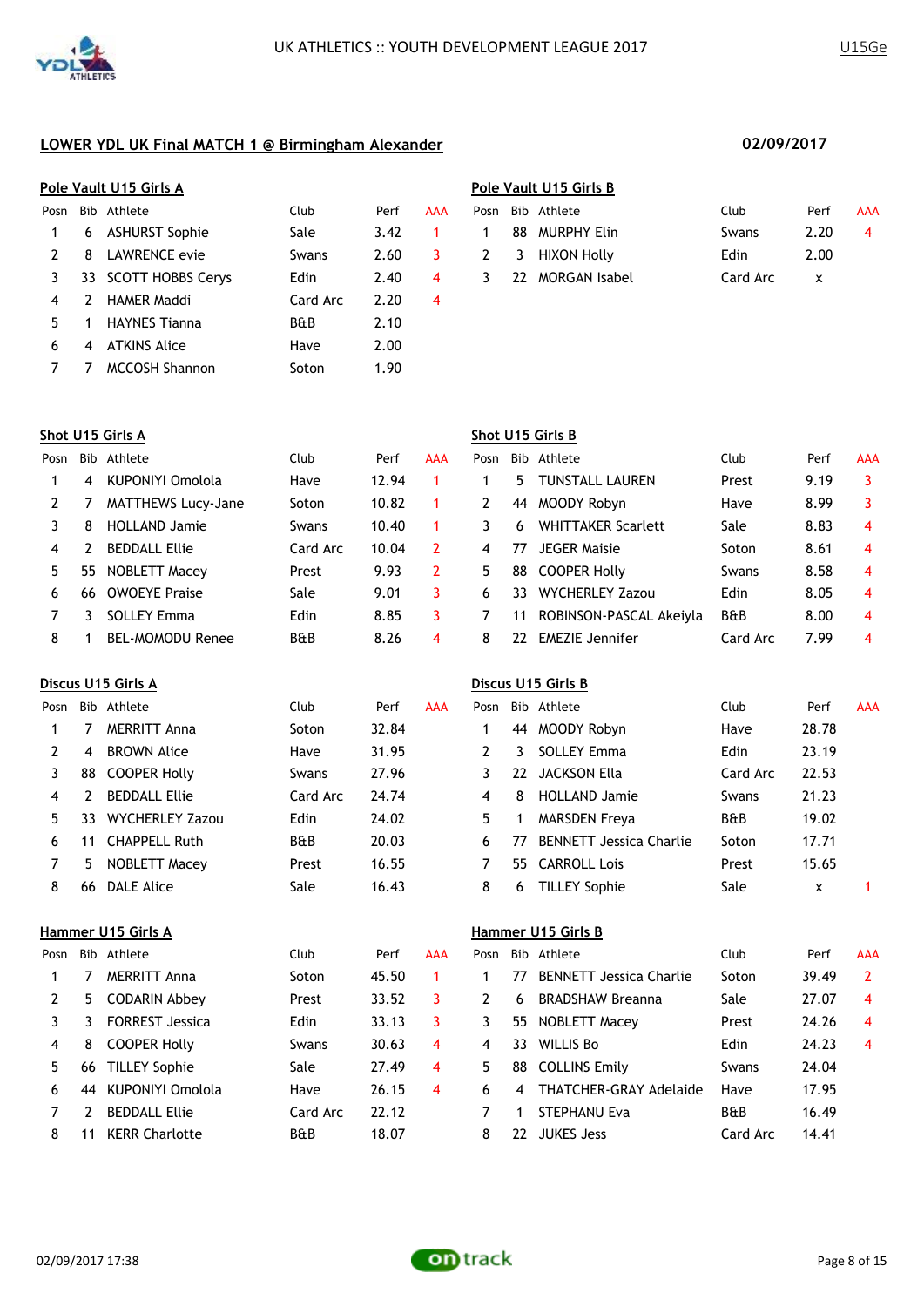

|      |    | Javelin U15 Girls A    |                |       |     | Javelin U15 Girls B |     |                                |                |       |            |  |
|------|----|------------------------|----------------|-------|-----|---------------------|-----|--------------------------------|----------------|-------|------------|--|
| Posn |    | Bib Athlete            | Club           | Perf  | AAA | Posn                |     | Bib Athlete                    | Club           | Perf  | <b>AAA</b> |  |
|      | 8  | <b>HOLLAND Jamie</b>   | Swans          | 35.14 |     |                     | 88  | EVANS Tiana                    | Swans          | 27.76 | 3          |  |
|      | 3  | <b>SOLLEY Emma</b>     | <b>Edin</b>    | 29.94 | 2   | 2                   | 4   | <b>THATCHER-GRAY Adelaide</b>  | Have           | 27.35 | -3         |  |
|      | 5. | <b>TUNSTALL LAUREN</b> | Prest          | 28.93 | 3   | 3                   | 55. | <b>PARKINSON EVIE</b>          | Prest          | 27.11 | 3          |  |
| 4    |    | <b>ODELL Lucy</b>      | Soton          | 28.10 | 3   | 4                   | -66 | DRAGISIC WOOD Sofija           | Sale           | 24.42 | 4          |  |
| 5.   | 44 | <b>MACE Ruby</b>       | Have           | 27.85 | 3   | 5.                  | 33  | <b>PREISS claudie</b>          | Edin           | 24.07 | 4          |  |
| 6    | 6  | <b>WILSON Ella</b>     | Sale           | 24.44 | 4   | 6                   | 11  | <b>MARSDEN Freya</b>           | <b>B&amp;B</b> | 21.29 |            |  |
|      |    | <b>CHAPPELL Ruth</b>   | <b>B&amp;B</b> | 22.19 |     |                     | 22  | <b>JUKES Jess</b>              | Card Arc       | 16.28 |            |  |
| 8    |    | JACKSON Ella           | Card Arc       | 21.08 |     | 8                   | 77  | <b>BENNETT</b> Jessica Charlie | Soton          | x     |            |  |
|      |    |                        |                |       |     |                     |     |                                |                |       |            |  |

# **4 x 100m U15 Girls A**

| Posn No. |    | Club           | <b>Runners</b>                                                   | Perf  |
|----------|----|----------------|------------------------------------------------------------------|-------|
| 1        | 6  | Sale           | OWOEYE Praise, GLASBY-SEDDON Poppy, NELSON Jessica, MURRAY Holly | 49.33 |
|          | 1  | <b>B&amp;B</b> | THOMAS Zsiriah, HOWLETT Olivia, ONEKA Achieng, MPASSY Holly      | 51.35 |
|          |    | 5 Prest        | CARROLL Lois, AZONUBI Alesha, O'DONOGHUE Kiki, JACKSON Megan     | 51.67 |
| 4        | 7  | Soton          | ALLEN Jasmyn, BLAKE Lana, PROUDLEY Tabitha, EADES-SCOTT Emily    | 51.76 |
| 5.       |    | 2 Card Arc     | OWEN Victoria, DINEEN Elina, ISAAC Ellie Rose, MAPPS Caitlyn     | 52.16 |
| 6.       | 8  | Swans          | MILLER Jessica, EVANS Tiana, WILSON Georgia, MUGABE Danai        | 52.18 |
|          |    | 4 Have         | ELLIS Poppy ESHO Nike ATKINS Alice ABOIM Eden                    | 58.25 |
| 8        | 3. | Edin           | ANTWI Christabel O'HARA Ellie SWAN Anna MCQUEENIE Lily           | DQ    |
|          |    |                |                                                                  |       |

### **4 x 300m U15 Girls A**

|                |   | Posn No. Club  | <b>Runners</b>                                                       | Perf     |
|----------------|---|----------------|----------------------------------------------------------------------|----------|
| $\mathbf{1}$   |   | <b>B&amp;B</b> | TOFT Naomi, OSAHON Shakanya, HARPER Daniella, MPASSY Holly           | 02:50.70 |
| 2              |   | 6 Sale         | HEWITT Ayla, DALE Alice, GLASBY-SEDDON Poppy, KIDUKULA Laure         | 02:53.46 |
|                | 3 | Edin           | MCQUEENIE Lily, LITTLE Hannah, MARTIN Annabelle, EDGAR Niamh         | 02:54.82 |
| $\overline{4}$ |   | Soton          | JEGER Maisie, GRIFFITHS Grace, PROUDLEY Tabitha, MATTHEWS Lucy-Jane  | 02:56.77 |
| 5.             |   | 5 Prest        | LONSDALE Darcy, CHESWORTH Georgie, REYNOLDS Emily, DARBYSHIRE Alissa | 02:57.55 |
| 6              |   | 4 Have         | MACE Ruby, BROWN Alice, MOODY Robyn, ELLIS Poppy                     | 03:03.26 |
|                |   | 2 Card Arc     | JONES Megan LENNON Anya EMEZIE Jennifer DOMICAN Rosie                | 03:04.65 |
| 8              | 8 | Swans          | JONES Niamh GARCIA Gabrielle COLLINSON India POOLE Carys             | 03:09.74 |



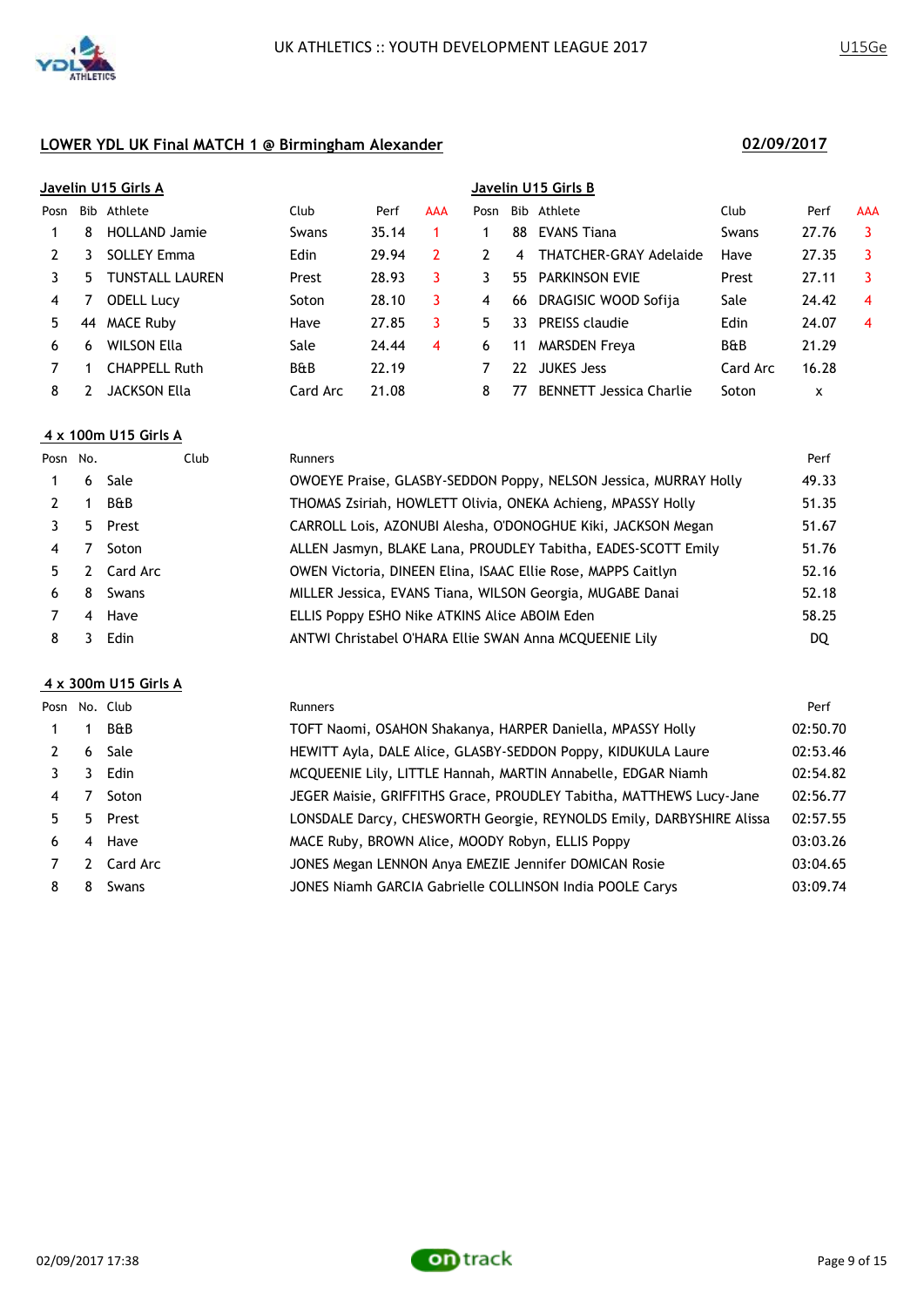

|                |                       | 100m U13 Boys A              | Wind           | $-3.5$   |            |                |    | 100m U13 Boys B              | Wind           | $-0.8$   |              |
|----------------|-----------------------|------------------------------|----------------|----------|------------|----------------|----|------------------------------|----------------|----------|--------------|
|                |                       | Posn No. Athlete             | Club           | Perf     | <b>AAA</b> |                |    | Posn No. Athlete             | Club           | Perf     | AAA          |
| 1              | $\mathbf 1$           | <b>SUTTON Connor</b>         | B&B            | 13.21    | 3          | $\mathbf{1}$   |    | 11 AFLELUMO Tomiwa           | B&B            | 12.59    | $\mathbf{1}$ |
| 2              | 5                     | <b>DOWDS Archie</b>          | Prest          | 13.24    | 3          | 2              | 55 | MABAYA isaac                 | Prest          | 12.89    | $\mathbf{1}$ |
| 3              | 6                     | <b>ZOLA Basil</b>            | Sale           | 13.25    | 3          | 3              | 88 | <b>KENNY Joshua</b>          | Swans          | 13.78    |              |
| 4              | 3                     | <b>HOLMES Alastair</b>       | Edin           | 13.58    |            | 4              | 66 | <b>SCOTT Leonardo</b>        | Sale           | 13.99    |              |
| 5              | $\mathbf{2}$          | <b>WIGLEY Morgan</b>         | Card Arc       | 13.85    |            | 5              |    | 22 JAMES Kane                | Card Arc       | 14.12    |              |
| 6              | 4                     | <b>BLANC Jacob</b>           | Have           | 13.89    |            | 6              | 77 | <b>SCOTTOW Travis</b>        | Soton          | 14.22    |              |
| 7              | 8                     | AKA Joshua                   | Swans          | 14.37    |            | 7              |    | 33 BARNHAM Medwyn            | Edin           | 14.29    |              |
| 8              | 7                     | <b>BROOKS Henry</b>          | Soton          | 14.95    |            | 8              | 44 | <b>BOTHA Jack</b>            | Have           | 14.59    |              |
|                |                       | 200m U13 Boys A              | Wind           | $+1.3$   |            |                |    | 200m U13 Boys B              | Wind           | $+0.0$   |              |
|                |                       | Posn No. Athlete             | Club           | Perf     | <b>AAA</b> |                |    | Posn No. Athlete             | Club           | Perf     | <b>AAA</b>   |
| 1              | 5                     | <b>DOWDS Archie</b>          | Prest          | 25.93    |            | $\mathbf 1$    |    | 11 AFLELUMO Tomiwa           | <b>B&amp;B</b> | 25.91    |              |
| 2              | $\mathbf 1$           | <b>SUTTON Connor</b>         | <b>B&amp;B</b> | 25.98    |            | $\overline{2}$ |    | 44 BLACK Charlie             | Have           | 27.58    |              |
| 3              | $\mathbf{2}$          | <b>WIGLEY Morgan</b>         | Card Arc       | 26.56    |            | 3              |    | 22 JAMES Kane                | Card Arc       | 28.22    |              |
| 4              | 3                     | <b>HOLMES Alastair</b>       | Edin           | 26.75    |            | 4              | 55 | <b>INCE James</b>            | Prest          | 28.46    |              |
| 5              | 8                     | MORGAN Dylan                 | Swans          | 26.97    |            | 5              | 88 | <b>RIORDAN Elliot</b>        | Swans          | 28.55    |              |
| 6              | 7                     | <b>DRAKE Lewis</b>           | Soton          | 27.20    |            | 6              |    | 66 SCOTT Leonardo            | Sale           | 28.64    |              |
| $\overline{7}$ | 4                     | <b>BLACKLOCK Matthew</b>     | Have           | 27.72    |            | $\overline{7}$ | 77 | <b>BROOKS Henry</b>          | Soton          | 29.07    |              |
| 8              | 6                     | <b>MBENGUE Baye</b>          | Sale           | 28.59    |            | 8              | 33 | <b>BARNHAM Medwyn</b>        | Edin           | 29.21    |              |
|                |                       | 800m U13 Boys A              |                |          |            |                |    | 800m U13 Boys B              |                |          |              |
|                |                       | Posn No. Athlete             | Club           | Perf     | <b>AAA</b> |                |    | Posn No. Athlete             | Club           | Perf     | <b>AAA</b>   |
| 1              | 6                     | <b>SAVAGE Elliot</b>         | Sale           | 02:20.25 |            | $\mathbf 1$    |    | 33 BRADLEY Aidan             | Edin           | 02:26.07 |              |
| 2              | $\mathbf 1$           | <b>GREGSON Max</b>           | B&B            | 02:26.71 |            | $\overline{2}$ | 11 | <b>ANTHONY Jake</b>          | <b>B&amp;B</b> | 02:27.50 |              |
| 3              | 3                     | WOODLAND-BROOME Ruaridh Edin |                | 02:27.70 |            | 3              |    | 66 EDMUNDSON Harry           | Sale           | 02:28.13 |              |
| 4              | 4                     | <b>BLACK Charlie</b>         | Have           | 02:34.12 |            | $\overline{4}$ |    | 22 JONES Christopher         | Card Arc       | 02:34.36 |              |
| 5              | 7                     | FEYERABEND-POWELL Lars       | Soton          | 02:35.37 |            | 5              | 77 | <b>ABBT Theo</b>             | Soton          | 02:37.39 |              |
| 6              | 5                     | <b>BOX Benjamin</b>          | Prest          | 02:35.78 |            | 6              | 44 | <b>MCLEAN-TATTAN Patrick</b> | Have           | 02:42.16 |              |
| 7              | 8                     | <b>GARCIA Christian</b>      | Swans          | 02:40.97 |            | 7              |    | 55 WARREN Jenson             | Prest          | 02:42.28 |              |
| 8              | $\mathbf{2}^{\prime}$ | <b>BEDDALL Harry</b>         | Card Arc       | 02:42.46 |            | 8              | 88 | WILLIS morgan                | Swans          | 02:44.42 |              |

**02/09/2017**

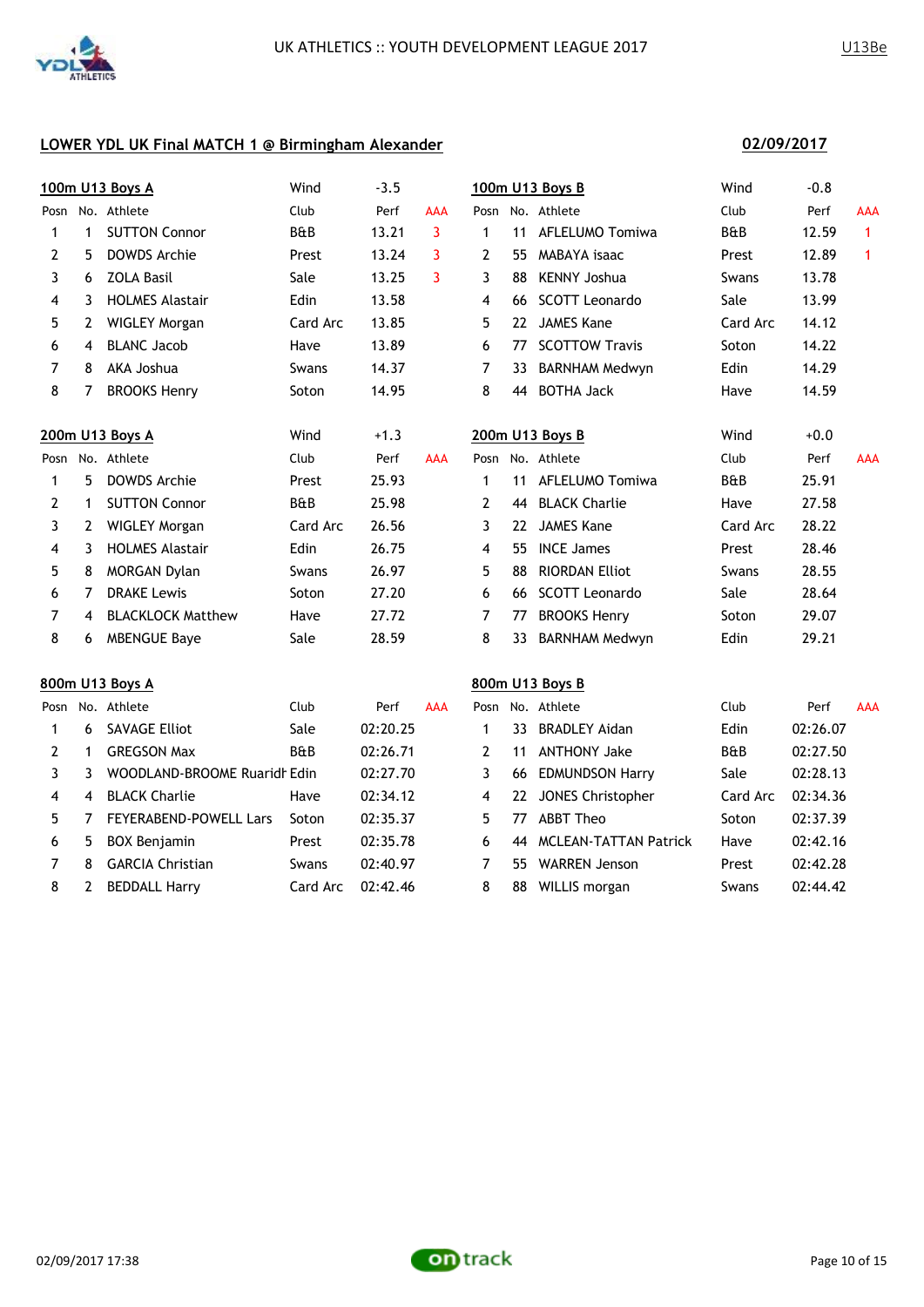|      |             | 1500m U13 Boys A             |                |          |                |                |    | 1500m U13 Boys B        |          |           |                |
|------|-------------|------------------------------|----------------|----------|----------------|----------------|----|-------------------------|----------|-----------|----------------|
|      |             | Posn No. Athlete             | Club           | Perf     | <b>AAA</b>     |                |    | Posn No. Athlete        | Club     | Perf      | <b>AAA</b>     |
| 1    | 7           | <b>BROWN Ben</b>             | Soton          | 04:38.26 |                | $\mathbf 1$    | 11 | <b>SHAW George</b>      | B&B      | 04:56.60  |                |
| 2    | 4           | <b>BLACKLOCK Matthew</b>     | Have           | 04:46.05 |                | $\overline{2}$ | 44 | <b>HART Shane</b>       | Have     | 04:56.83  |                |
| 3    | 6           | <b>SAVAGE Evan</b>           | Sale           | 04:48.88 |                | 3              | 33 | <b>NEWMAN Robert</b>    | Edin     | 05:13.06  |                |
| 4    | 3           | <b>DEWAR Ross</b>            | Edin           | 04:50.36 |                | 4              | 22 | <b>BOWEN Rhys</b>       | Card Arc | 05:14.10  |                |
| 5    | $\mathbf 1$ | CAMPELL Benjamin             | B&B            | 04:53.81 |                | 5              | 77 | <b>HIGGINS Alistair</b> | Soton    | 05:14.22  |                |
| 6    | 5           | <b>BLACK Jude</b>            | Prest          | 05:06.42 |                | 6              | 55 | <b>DENYE George</b>     | Prest    | 05:14.42  |                |
| 7    | 2           | <b>CAMILLERI Loui</b>        | Card Arc       | 05:11.30 |                | 7              | 88 | <b>KING Dafydd</b>      | Swans    | 05:57.54  |                |
| 8    | 8           | SULLIVAN Benjamin            | Swans          | 05:30.05 |                | 8              | 66 | <b>KELLY James</b>      | Sale     | <b>DQ</b> |                |
|      |             | 75m Hurdles U13 Boys A       | Wind           | $+0.0$   |                |                |    | 75m Hurdles U13 Boys B  | Wind     | $+0.0$    |                |
|      |             | Posn No. Athlete             | Club           | Perf     | <b>AAA</b>     |                |    | Posn No. Athlete        | Club     | Perf      | <b>AAA</b>     |
| 1    | $7^{\circ}$ | <b>GOODRIDGE Billy</b>       | Soton          | 12.23    | $\mathbf{1}$   | $\mathbf{1}$   |    | 66 COLE Mohammed        | Sale     | 13.48     |                |
| 2    | 4           | <b>BLANC Jacob</b>           | Have           | 12.28    | $\mathbf{1}$   | $\overline{2}$ | 88 | <b>TROTT William</b>    | Swans    | 13.70     |                |
| 3    | 8           | <b>DAVIES Zac</b>            | Swans          | 12.64    | $\mathbf{1}$   | 3              | 22 | <b>JAMES Kane</b>       | Card Arc | 13.98     |                |
| 4    | 5           | <b>MIDDLETON Hayden</b>      | Prest          | 12.88    | $\mathbf 1$    | 4              |    | 44 ALEXANDRU Dominic    | Have     | 15.23     |                |
| 5    | $\mathbf 1$ | <b>ROBERTSON Oliver</b>      | <b>B&amp;B</b> | 12.94    | $\overline{2}$ | 5              | 55 | <b>WIGGINS Vladimir</b> | Prest    | 15.43     |                |
| 6    | 6           | <b>BOYD Thomas</b>           | Sale           | 13.08    | $\overline{2}$ | 6              | 11 | <b>SMITH Matthew</b>    | B&B      | 15.58     |                |
| 7    | 2           | <b>KIRKHAM Oliver</b>        | Card Arc       | 13.26    | $\overline{2}$ | $\overline{7}$ | 77 | <b>PURSE Aidie</b>      | Soton    | 15.99     |                |
| 8    | 3           | <b>RUSSELL Thomas</b>        | Edin           | 15.11    |                | 8              | 33 | <b>MARPARA Cole</b>     | Edin     | 16.52     |                |
|      |             | Long Jump U13 Boys A         |                |          |                |                |    | Long Jump U13 Boys B    |          |           |                |
| Posn |             | Bib Athlete                  | Club           | Perf     | AAA            | Posn           |    | Bib Athlete             | Club     | Perf      | AAA            |
| 1    | 6           | <b>ZOLA Basil</b>            | Sale           | 5.15     | $\mathbf{1}$   | $\mathbf{1}$   | 1  | <b>ROBERTSON Oliver</b> | B&B      | 4.47      | 3              |
| 2    | 8           | <b>MORGAN Dylan</b>          | Swans          | 4.71     | $\overline{2}$ | $\overline{2}$ | 66 | <b>SAVAGE Elliot</b>    | Sale     | 4.39      | $\overline{4}$ |
| 3    | 11          | <b>SUTTON Connor</b>         | B&B            | 4.68     | $\overline{2}$ | 3              | 7  | <b>GOODRIDGE Billy</b>  | Soton    | 4.18      | 4              |
| 4    | 2           | <b>KIRKHAM Oliver</b>        | Card Arc       | 4.60     | $\overline{2}$ | 4              | 3  | <b>HOLMES Alastair</b>  | Edin     | 4.14      |                |
| 5    | 4           | <b>MCLEAN-TATTAN Patrick</b> | Have           | 4.57     | $\overline{2}$ | 5              | 22 | <b>WIGLEY Morgan</b>    | Card Arc | 4.12      |                |
| 6    | 77          | <b>MOORE Francis</b>         | Soton          | 4.48     | 3              | 6              | 44 | <b>BOTHA Jack</b>       | Have     | 4.01      |                |
| 7    | 33.         | <b>MARPARA Cole</b>          | Edin           | 4.16     | 4              | 7              | 88 | <b>DAVIES Samuel</b>    | Swans    | 3.94      |                |
| 8    | 5           | <b>INCE James</b>            | Prest          | 3.56     |                | 8              |    | 55 MIDDLETON Hayden     | Prest    | X         |                |

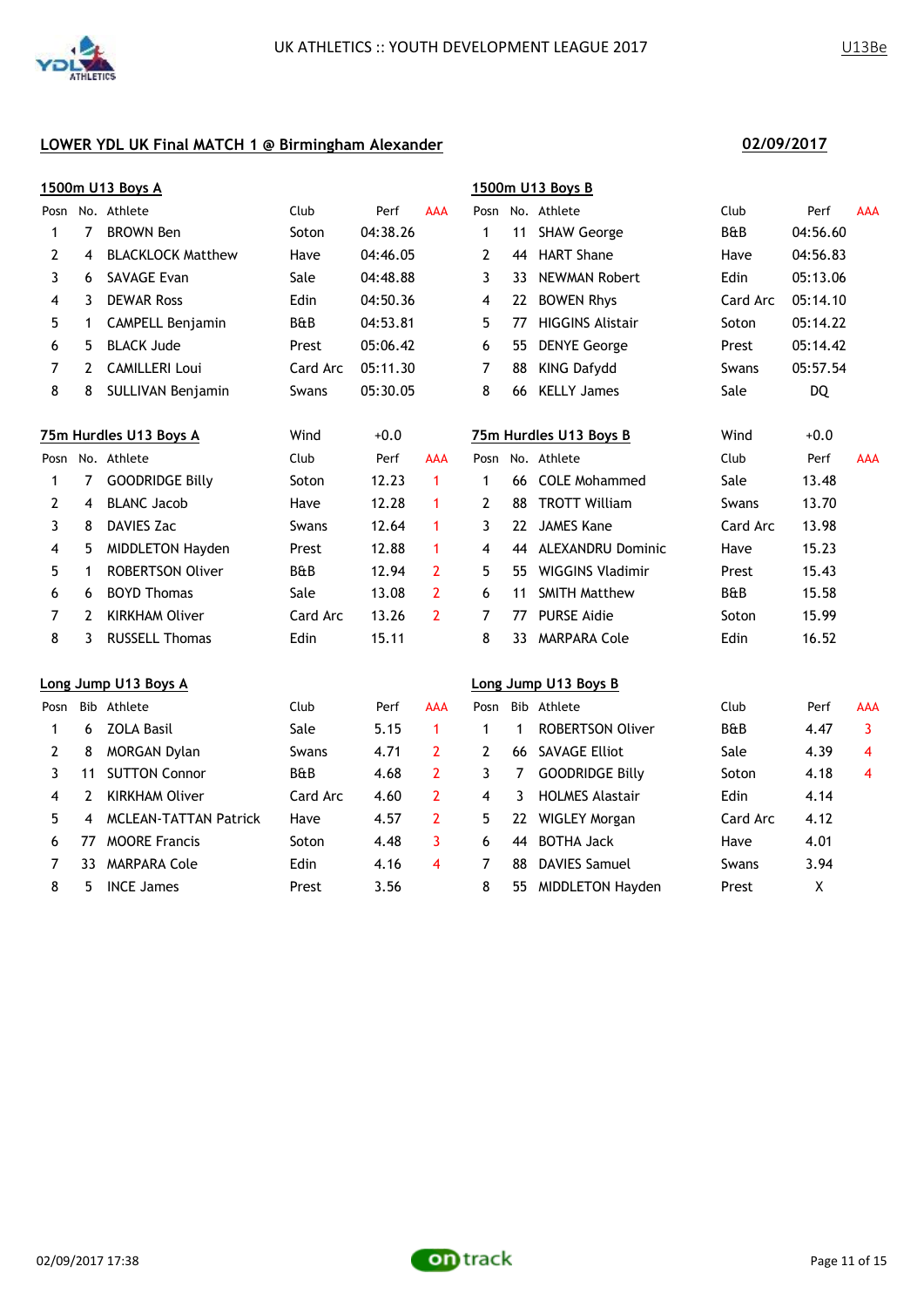**High Jump U13 Boys A High Jump U13 Boys B**



# **LOWER YDL UK Final MATCH 1 @ Birmingham Alexander 02/09/2017**

|       |    | High Jump U13 Boys A    |                |      |            | High Jump U13 Boys B |     |                          |                |      |            |
|-------|----|-------------------------|----------------|------|------------|----------------------|-----|--------------------------|----------------|------|------------|
| Posn  |    | Bib Athlete             | Club           | Perf | <b>AAA</b> | Posn                 |     | Bib Athlete              | Club           | Perf | <b>AAA</b> |
|       | 6  | ZOLA Basil              | Sale           | 1.64 |            |                      | 88  | <b>RIORDAN Elliot</b>    | Swans          | 1.45 |            |
| $2 =$ |    | <b>ROBERTSON Oliver</b> | <b>B&amp;B</b> | 1.45 |            |                      | 66. | <b>BRADSHAW Mackenna</b> | Sale           | 1.40 |            |
| $2 =$ | 8  | <b>DAVIES Samuel</b>    | Swans          | 1.45 |            | 3                    |     | 55 LOWE George           | Prest          | 1.35 |            |
| $4=$  | 5. | MABAYA isaac            | Prest          | 1.40 |            | $4=$                 | 33  | MARPARA Cole             | Edin           | 1.35 |            |
| $4=$  |    | <b>GOODRIDGE Billy</b>  | Soton          | 1.40 |            | $4=$                 | 77  | <b>PURSE Aidie</b>       | Soton          | 1.35 |            |
| $6=$  | 3  | <b>DEWAR Ross</b>       | Edin           | 1.35 |            | 6                    |     | 44 ALEXANDRU Dominic     | Have           | 1.30 |            |
| $6 =$ |    | <b>BEDDALL Harry</b>    | Card Arc       | 1.35 |            |                      | 11  | ALAPAFUJA Ethan          | <b>B&amp;B</b> | 1.30 |            |
| 8     | 4  | <b>BLANC Jacob</b>      | Have           | 1.35 |            | 8                    |     | 22 CLARK Ryan            | Card Arc       | 1.20 |            |

# **Shot U13 Boys A Shot U13 Boys B** Posn Bib Athlete Club Perf AAA Posn Bib Athlete Club Perf AAA 1 4 YEXLEY Oliver Have 8.60 2 1 7 SCOTTOW Travis Soton 8.04 3 2 11 AFLELUMO Tomiwa B&B 8.45 3 2 44 MCLEAN-TATTAN Patrick Have 7.96 3 3 77 MOORE Francis 50ton 8.15 3 3 66 BRADSHAW Mackenna Sale 7.69 4 4 6 BOYD Thomas Sale 7.92 4 4 1 PLATT Benjamin B&B 7.12 4 5 2 PARIS Matthew Card Arc 7.44 4 5 88 MORGAN Dylan Swans 6.78 6 55 INCE James Prest 7.01 6 22 GREENMAN Sonny Card Arc 6.57 7 8 HOLLAND MACSEN Swans 6.80 7 5 KILEY Harrison Prest 5.93 8 33 BROWN Magnus **Edin** 6.31 8 3 DEWAR Ross 6.17 6.31

|      |    | Javelin U13 Boys A       |                |       |     | Javelin U13 Boys B |     |                            |                |       |            |  |  |
|------|----|--------------------------|----------------|-------|-----|--------------------|-----|----------------------------|----------------|-------|------------|--|--|
| Posn |    | Bib Athlete              | Club           | Perf  | AAA | Posn               | Bib | Athlete                    | Club           | Perf  | <b>AAA</b> |  |  |
|      | 4  | <b>YEXLEY Oliver</b>     | Have           | 36.35 |     |                    | 77  | <b>ORMESHER Ruben</b>      | Soton          | 25.19 | 4          |  |  |
|      |    | <b>MOORE Francis</b>     | Soton          | 35.73 |     |                    | 11  | <b>BUDDLE-SMITH Joshua</b> | <b>B&amp;B</b> | 24.40 | 4          |  |  |
|      | 66 | <b>BRADSHAW Mackenna</b> | Sale           | 34.98 |     | 3                  | 6   | <b>SAVAGE Evan</b>         | Sale           | 23.09 | 4          |  |  |
| 4    |    | <b>PLATT Benjamin</b>    | <b>B&amp;B</b> | 33.87 |     | 4                  | 55  | KILEY Harrison             | Prest          | 22.13 | 4          |  |  |
| 5.   | 33 | <b>BROWN Magnus</b>      | Edin           | 30.27 | 2   | 5                  | 44  | <b>HART Shane</b>          | Have           | 21.52 | 4          |  |  |
| 6    | 5  | <b>LOWE George</b>       | Prest          | 28.63 | 3   | 6                  |     | 22 CLARK Ryan              | Card Arc       | 21.43 | 4          |  |  |
|      |    | <b>PARIS Matthew</b>     | Card Arc       | 24.89 | 4   |                    | ٦   | <b>RUSSELL Thomas</b>      | Edin           | 19.70 |            |  |  |
| 8    | 8  | <b>HOLLAND MACSEN</b>    | Swans          | 23.79 | 4   | 8                  | 88  | <b>GORVETT Thomas</b>      | Swans          | 19.66 |            |  |  |

### **4 x 100m U13 Boys A**

|    |                | <b>Runners</b>                                                        | Perf  |
|----|----------------|-----------------------------------------------------------------------|-------|
|    | <b>B&amp;B</b> | ALAPAFUJA Ethan, AFLELUMO Tomiwa, ROBERTSON Oliver, SUTTON Connor     | 52.39 |
|    |                | GREENMAN Sonny, JAMES Kane, BEDDALL Harry, WIGLEY Morgan              | 54.24 |
| 8  | Swans          | AKA Joshua, RIORDAN Elliot, MORGAN Dylan, KENNY Joshua                | 54.44 |
| 3  |                | BARNHAM Medwyn, MARPARA Cole, RUSSELL Thomas, HOLMES Alastair         | 55.84 |
|    |                | BLACKLOCK Matthew, BLANC Jacob, ALEXANDRU Dominic, BOTHA Jack         | 56.77 |
|    | Soton          | BROOKS Henry, BALCOMBE-BETTS Zackary, GOODRIDGE Billy, SCOTTOW Travis | 58.54 |
|    |                | WIGGINS Vladimir MABAYA isaac MIDDLETON Hayden DOWDS Archie           | 59.58 |
| 6. | Sale           | MBENGUE Baye ZOLA Basil COLE Mohammed SCOTT Leonardo                  | DQ    |
|    |                | Posn No. Club<br>2 Card Arc<br>Edin<br>4 Have<br>5 Prest              |       |

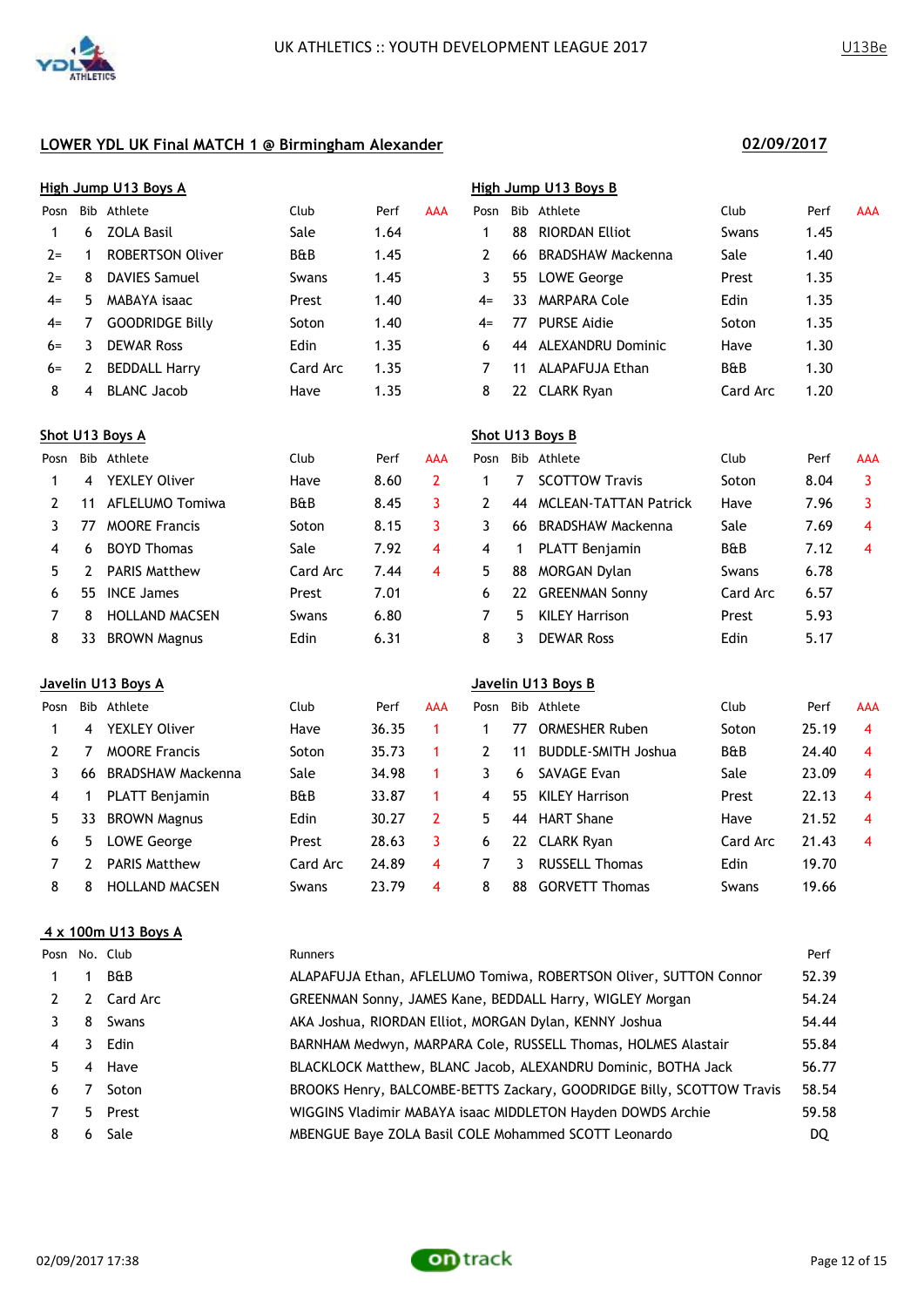

**02/09/2017**

# **LOWER YDL UK Final MATCH 1 @ Birmingham Alexander**

|                |   | <b>75m U13 Girls A</b>    | Wind     | $-2.6$   |              |                |    | 75m U13 Girls B         | Wind           | $-1.9$   |                |
|----------------|---|---------------------------|----------|----------|--------------|----------------|----|-------------------------|----------------|----------|----------------|
|                |   | Posn No. Athlete          | Club     | Perf     | <b>AAA</b>   | Posn           |    | No. Athlete             | Club           | Perf     | <b>AAA</b>     |
| 1              | 6 | <b>EDUAN Success</b>      | Sale     | 10.01    | $\mathbf{1}$ | $\mathbf{1}$   |    | 66 RICHARDSON Jasmine   | Sale           | 10.63    | 3              |
| 2              | 3 | <b>GRIEVE Rebecca</b>     | Edin     | 10.33    | 1            | $\mathbf{2}$   | 33 | <b>WINDDOWSON Anna</b>  | Edin           | 10.70    | 3              |
| 3              | 5 | <b>NOBLET Eleanor</b>     | Prest    | 10.44    | $\mathbf{2}$ | 3              | 22 | <b>GILL Katie</b>       | Card Arc       | 10.79    | 3              |
| 4              | 4 | <b>ROBINSON Paige</b>     | Have     | 10.62    | 3            | $\overline{4}$ | 11 | <b>RENNIE Rianna</b>    | <b>B&amp;B</b> | 10.85    | 3              |
| 5              | 1 | <b>KERR Emily</b>         | B&B      | 10.81    | 3            | 5              | 44 | OKPALAUKO Uche          | Have           | 10.87    | 3              |
| 6              | 8 | <b>ALLEN Lexi</b>         | Swans    | 10.86    | 3            | 6              | 55 | <b>NOBLET Evie</b>      | Prest          | 10.98    | $\overline{4}$ |
| 7              | 7 | <b>WALL Amy</b>           | Soton    | 11.06    | 4            | 7              | 77 | <b>GLASSPOOLE Katie</b> | Soton          | 11.06    | 4              |
| 8              | 2 | <b>DAVIES Sophie</b>      | Card Arc | 11.18    | 4            | 8              | 88 | <b>O'BRIEN Sophie</b>   | Swans          | 11.37    |                |
|                |   | 150m U13 Girls A          | Wind     | $-3.2$   |              |                |    | 150m U13 Girls B        | Wind           | $+0.0$   |                |
|                |   | Posn No. Athlete          | Club     | Perf     | <b>AAA</b>   |                |    | Posn No. Athlete        | Club           | Perf     | <b>AAA</b>     |
| 1              | 6 | <b>EDUAN Success</b>      | Sale     | 19.48    |              | $\mathbf 1$    |    | 66 WILKINSON Charlotte  | Sale           | 20.29    |                |
| 2              | 1 | <b>KERR Sophie</b>        | B&B      | 20.46    |              | $\mathbf{2}$   | 11 | <b>SULLIVAN Georgia</b> | B&B            | 20.98    |                |
| 3              | 3 | <b>GRIEVE Rebecca</b>     | Edin     | 20.51    |              | 3              | 33 | <b>WINDDOWSON Anna</b>  | Edin           | 20.99    |                |
| 4              | 4 | <b>ROBINSON Paige</b>     | Have     | 21.24    |              | 4              | 22 | <b>GILL Katie</b>       | Card Arc       | 21.04    |                |
| 5              | 5 | <b>NOBLET Evie</b>        | Prest    | 21.42    |              | 5              | 55 | VALLI-CARTER Amani      | Prest          | 21.23    |                |
| 6              | 2 | <b>DAVIES Sophie</b>      | Card Arc | 21.85    |              | 6              | 77 | <b>WALL Amy</b>         | Soton          | 21.34    |                |
| $\overline{7}$ | 7 | <b>SHROFF Poppy</b>       | Soton    | 21.85    |              | $\overline{7}$ | 44 | <b>OKPALAUKO Uche</b>   | Have           | 21.67    |                |
| 8              | 8 | <b>ALLEN Lexi</b>         | Swans    | 21.89    |              | 8              | 88 | <b>BEARD Elenya</b>     | Swans          | 22.56    |                |
|                |   | 800m U13 Girls A          |          |          |              |                |    | 800m U13 Girls B        |                |          |                |
|                |   | Posn No. Athlete          | Club     | Perf     | <b>AAA</b>   | Posn           |    | No. Athlete             | Club           | Perf     | <b>AAA</b>     |
| 1              | 5 | <b>BLACKWELL Imogen</b>   | Prest    | 02:25.22 |              | $\mathbf{1}$   | 66 | <b>BURKE Isabelle</b>   | Sale           | 02:28.14 |                |
| 2              | 8 | <b>DAVIES Ella</b>        | Swans    | 02:28.55 |              | $\overline{2}$ | 33 | <b>LORIMER Jessica</b>  | Edin           | 02:31.07 |                |
| 3              | 3 | <b>MACAULAY ORR Anise</b> | Edin     | 02:29.70 |              | 3              | 11 | <b>MIDDLETON Amelia</b> | <b>B&amp;B</b> | 02:34.83 |                |
| 4              | 7 | <b>HULBERT Megan</b>      | Soton    | 02:30.26 |              | 4              | 77 | <b>YOUP Katie</b>       | Soton          | 02:36.30 |                |
| 5              | 4 | <b>OKORO</b> Stephanie    | Have     | 02:32.79 |              | 5              | 22 | WIGLEY Isabella         | Card Arc       | 02:40.72 |                |

6 BROWN Olivia Sale 02:32.86 6 88 HALL Abbie Swans 02:43.70

 1 FRENCH Parris B&B 02:35.49 7 44 YEXLEY Hannah Have 02:44.76 8 2 WAKELING Alys Card Arc 02:37.13 8 55 WIGNALL Grace Prest 02:53.42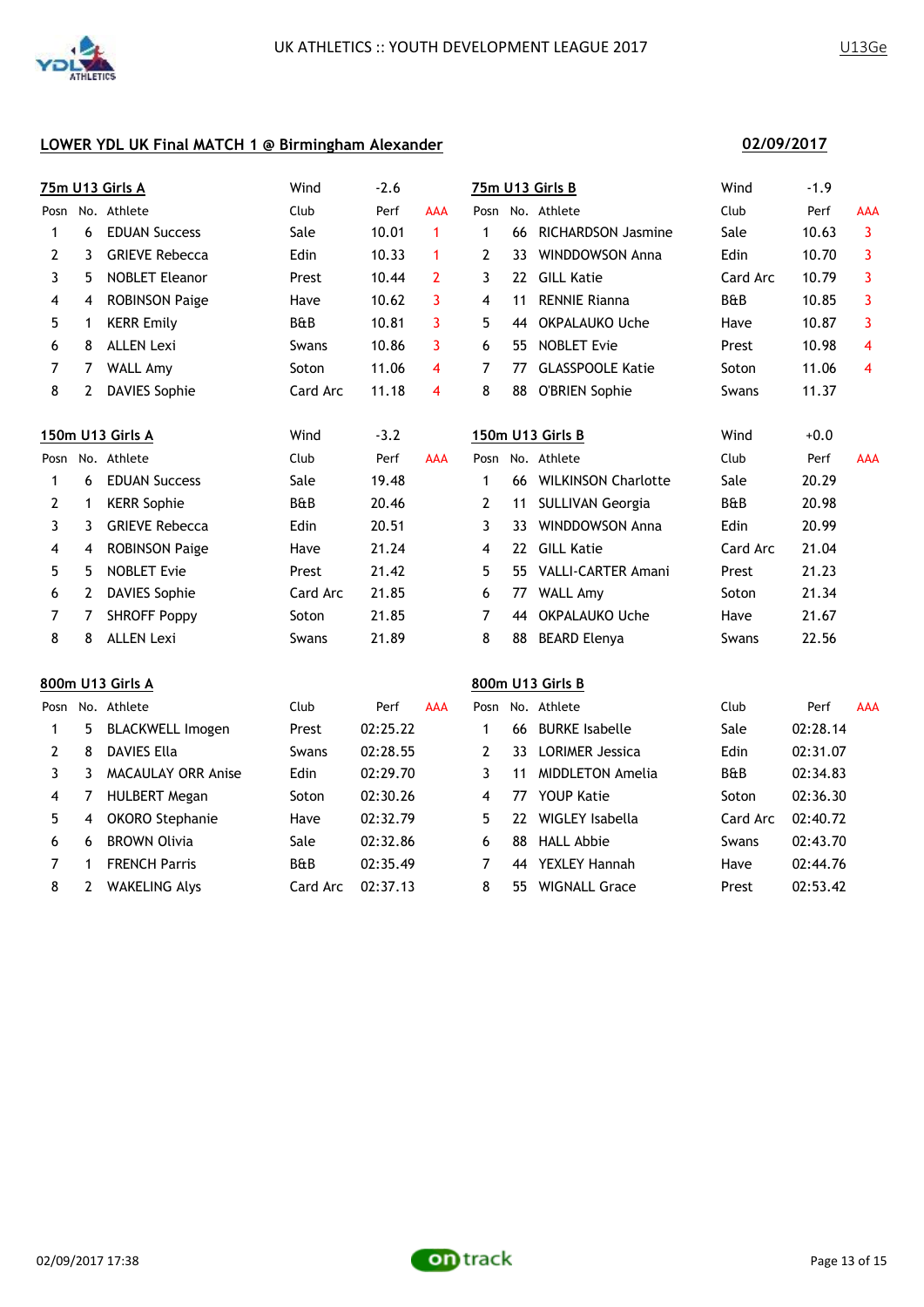

|                |                | <u>1200m U13 Girls A</u>      |          |          |                         |              |              | 1200m U13 Girls B          |                |            |                         |
|----------------|----------------|-------------------------------|----------|----------|-------------------------|--------------|--------------|----------------------------|----------------|------------|-------------------------|
|                |                | Posn No. Athlete              | Club     | Perf     | <b>AAA</b>              |              |              | Posn No. Athlete           | Club           | Perf       | <b>AAA</b>              |
| 1              | 3              | <b>JOHNSON Katie</b>          | Edin     | 03:50.81 | 1                       | 1            | 11           | <b>MEERS Lily</b>          | <b>B&amp;B</b> | 04:10.19   | $\blacktriangleleft$    |
| 2              | $\mathbf 1$    | SIBLEY Amarisa                | B&B      | 03:54.70 | 1                       | $\mathbf{2}$ | 66           | <b>BOYD Niamh</b>          | Sale           | 04:10.39   | $\overline{1}$          |
| 3              | 8              | <b>REES Tiffany</b>           | Swans    | 03:55.62 | 1                       | 3            | 88           | DAVIES Mai                 | Swans          | 04:18.51   |                         |
| 4              | 4              | <b>SEWELL Natalie</b>         | Have     | 04:02.04 | 1                       | 4            | 44           | <b>CANTY Matilda</b>       | Have           | 04:20.21   |                         |
| 5              | 6              | <b>EDWARDS Taylor</b>         | Sale     | 04:03.74 | 1                       | 5            | 33           | <b>PHILLIPS Evie</b>       | Edin           | 04:22.66   |                         |
| 6              | 5.             | <b>THOMPSON Anna</b>          | Prest    | 04:20.46 |                         | 6            |              | 22 DENT Emily              | Card Arc       | 04:25.23   |                         |
| 7              | 7              | <b>BRABAZON Celia</b>         | Soton    | 04:21.43 |                         | 7            |              | 77 EMM Eve                 | Soton          | 04:27.04   |                         |
| 8              | $\mathbf{2}$   | <b>KNOYLE Sophie</b>          | Card Arc | 04:23.55 |                         | 8            | 55 -         |                            | Prest          | <b>DNS</b> |                         |
|                |                | 70m Hurdles U13 Girls A       | Wind     | $+0.0$   |                         |              |              | 70m Hurdles U13 Girls B    | Wind           | $+0.0$     |                         |
|                |                | Posn No. Athlete              | Club     | Perf     | <b>AAA</b>              |              |              | Posn No. Athlete           | Club           | Perf       | AAA                     |
| 1              | $\overline{7}$ | <b>COLMER Grace</b>           | Soton    | 11.18    | $\mathbf{1}$            | $\mathbf{1}$ |              | 33 BALL Alice              | Edin           | 12.00      | $\overline{2}$          |
| $\overline{2}$ | 6              | <b>MASON Hermione</b>         | Sale     | 11.38    | 1                       | $\mathbf{2}$ |              | 55 RANKIN Emily            | Prest          | 12.26      | 3                       |
| 3              | 3              | <b>RENTON Ruby</b>            | Edin     | 11.50    | 1                       | 3            | 44           | <b>KING Paris</b>          | Have           | 12.44      | 3                       |
| 4              | 4              | <b>ROBINSON Paige</b>         | Have     | 11.72    | 1                       | 4            | 22           | <b>GUNNEY Lauren</b>       | Card Arc       | 12.51      | 4                       |
| 5              | 8              | <b>MORGAN Freya</b>           | Swans    | 11.91    | $\overline{2}$          | 5            | 77           | <b>JENVEY Gracie</b>       | Soton          | 12.72      | 4                       |
| 6              | $\mathbf{2}$   | LISK sophie                   | Card Arc | 11.98    | $\mathbf{2}$            | 6            | 11           | DIETE-SPIFF Syrianne       | <b>B&amp;B</b> | 12.72      | $\overline{4}$          |
| 7              | $\mathbf 1$    | <b>KERR Sophie</b>            | B&B      | 12.03    | $\overline{2}$          | 7            | 88           | <b>DAVIES Melissa</b>      | Swans          | 13.16      | $\overline{4}$          |
| 8              | 5              | <b>DICKINSON Tamalyn</b>      | Prest    | 12.67    | $\overline{\mathbf{4}}$ | 8            | 66           | <b>GILLESPIE Ella</b>      | Sale           | 14.50      |                         |
|                |                | Long Jump U13 Girls A         |          |          |                         |              |              | Long Jump U13 Girls B      |                |            |                         |
| Posn           |                | Bib Athlete                   | Club     | Perf     | AAA                     |              |              | Posn Bib Athlete           | Club           | Perf       | AAA                     |
| 1              | 4              | <b>HIGGINBOTTOM Freya</b>     | Have     | 4.70     | $\mathbf{1}$            | $\mathbf{1}$ | 88           | <b>BEARD Elenya</b>        | Swans          | 4.29       | $\overline{3}$          |
| 2              | 3              | <b>GRIEVE Rebecca</b>         | Edin     | 4.64     | 1                       | $\mathbf{2}$ |              | 55 NOBLET Eleanor          | Prest          | 4.24       | 3                       |
| 3              | $\mathbf{7}$   | <b>COLMER Grace</b>           | Soton    | 4.45     | $\overline{2}$          | 3            | 77           | <b>SHROFF Poppy</b>        | Soton          | 4.20       | 3                       |
| 4              | 8              | <b>LYONS Sarah</b>            | Swans    | 4.38     | $\overline{2}$          | 4            | 33           | <b>ANDERSON Olivia</b>     | Edin           | 3.98       | $\overline{\mathbf{4}}$ |
| 5              | 1              | <b>KERR Emily</b>             | B&B      | 4.32     | 3                       | 5            | 11           | <b>SULLIVAN Georgia</b>    | B&B            | 3.87       |                         |
| 6              | 5              | <b>TAYLOR HARDING Heather</b> | Prest    | 4.27     | 3                       | 6            | 6            | <b>WILKINSON Charlotte</b> | Sale           | 3.87       |                         |
| 7              | 66             | <b>FRYER-FRANCIS Ellise</b>   | Sale     | 4.21     | 3                       | 7            | 44           | <b>OKORO</b> Stephanie     | Have           | 3.85       |                         |
| 8              |                | 22 GILL Katie                 | Card Arc | 4.14     | $\overline{\mathbf{4}}$ | 8            | $\mathbf{2}$ | <b>KNOYLE Sophie</b>       | Card Arc       | 3.84       |                         |
|                |                |                               |          |          |                         |              |              |                            |                |            |                         |